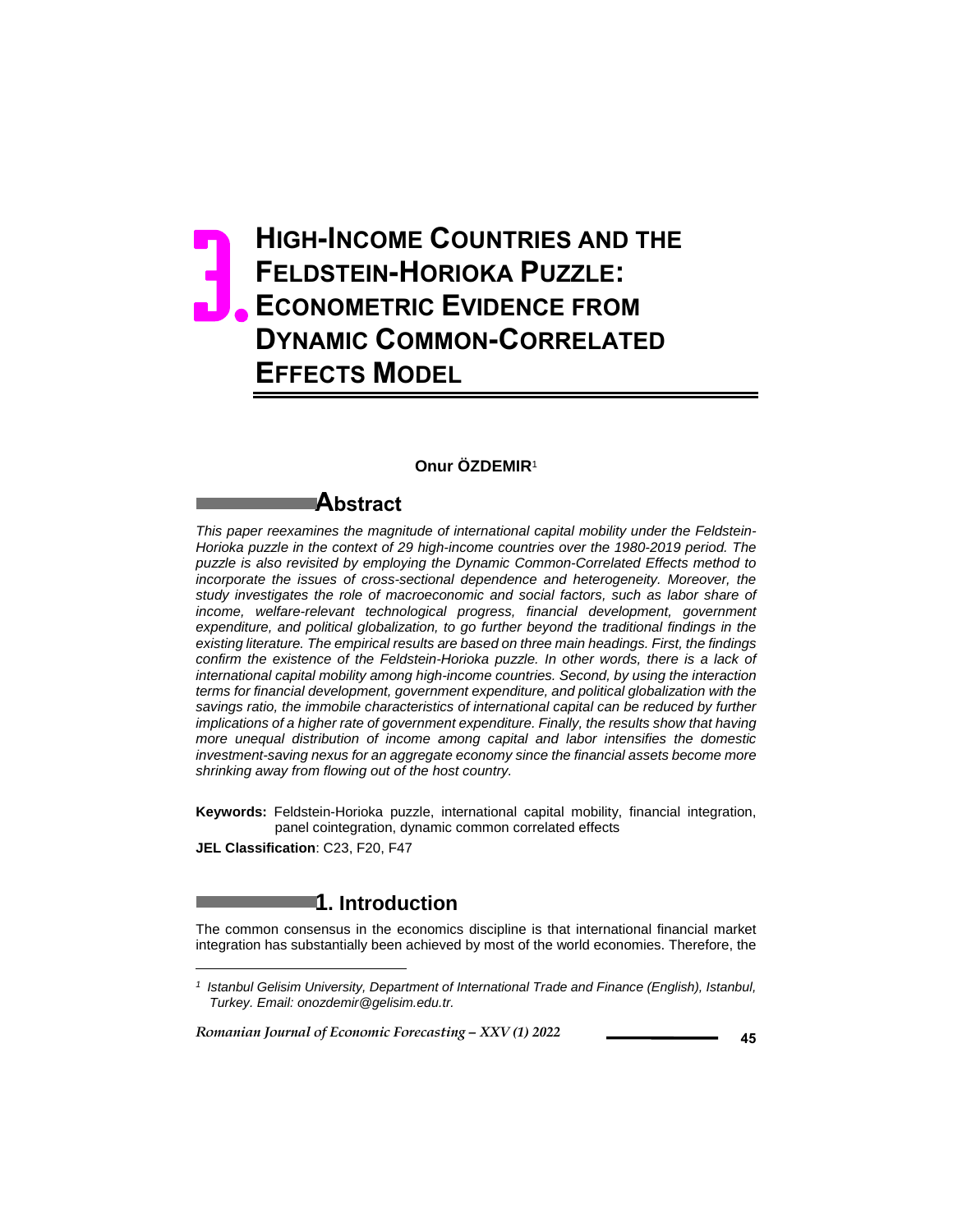increasing degree of capital mobility across countries has given rise to a large body of literature over recent years. In particular, along with the development of new information and communication technologies, providing easy access to knowledge, and growing integration of financial markets have also led to an excess amount of capital transfers between the countries, especially the high-income countries. The proponents of this positive nexus have argued that efficient allocation of capital resources is produced by a higher degree of financial integration, which then allows for a more diversified portfolio and smoothened consumption level. However, it is also noted that more integration could spread cross-border shocks in financial markets to other systems (Hassan *et al*., 2014: 480) and thereby could lead to an increase in the risk level of financial contagion (Beine *et al*., 2010). In the context of this suspicion about the implementation of more complicated financial relations across countries, policy-makers primarily foreground the degree of capital mobility for measuring its effects on different economic parameters and policy-related components. Such a theoretical approach was proposed by Feldstein and Horioka (1980), who questioned the sensitivity of domestic investment to the changes in domestic savings in the presence of a growing international financial market integration and an increasing degree of capital mobility through most of the industrialized and developing economies. The main rationale behind this approach, however, attempts to show that the correlation between domestic investment and domestic saving is unambiguously high for some of the sample countries from the OECD region even though the capital is prone to be mobile. In this sense, their methodology refers to paradoxical outcomes, and thus, it is labeled as Feldstein-Horioka (hereafter F-H) puzzle in the related literature (Obstfeld and Rogoff, 2000). For instance, Sinha and Sinha (2004) also call, in fact, this contradiction for given parameters as the mother of all puzzles in the field of international economics. According to Coakley *et al.* (1998: 170), the term puzzle is referred "...to awkward empirical facts that refuse to comply with their established theoretical frameworks", which to a large extent leaves unsettled the relationship between economic theory and empirical outcomes.

One of the most significant points to have a better understanding of the F-H puzzle depends on the case for looking at the link between globalization (especially financial globalization) and the global flows of investment (Lane and Milesi-Ferretti, 2017). In parallel to an increasing degree of globalization across the globe, the benefits and costs of international capital flows have become a crucial research topic in the existing literature (Lucas, 1990; Alfaro *et al*., 2008; Ahmed and Zlate, 2014; Forbes *et al.*, 2015; Eichengreen *et al*., 2018; Coppola *et al*., 2021). Along with the integration of international capital markets between developed and emerging economies, the deepening of that integration has raised two major questions (Pietrobelli and Zamagni, 2000: 314): (i) does the integration of international capital markets promote a better allocative efficiency? and (ii) does it break the possible constraint to a country's investment stimulated by the insufficient level of domestic savings? Therefore, the globalization of capital markets has also entailed the arguments towards a trade-off between the potential benefits and the short-term instability that may be emerged from sudden flows of capital (Albuquerque, 2003; Forbes and Warnock, 2012; Converse *et al*., 2019). In addition, this increasing level of international capital flows has induced a constraint for national governance over monetary and fiscal policies, which was labeled as the open-economy trilemma (*i.e*., a country cannot simultaneously apply the following three economic strategies: (i) fixed exchange rates, (ii) open capital market, and (iii) monetary policy-oriented for domestic aims (Obstfeld, 1998). More importantly, there is a strong linkage between the foreign capital inflows and the domestic investment rate, in which the former is conditional on their being employed to increase the latter (Manzocchi, 1999). According to Obstfeld (1998), however, the advantage of foreign finance, especially for the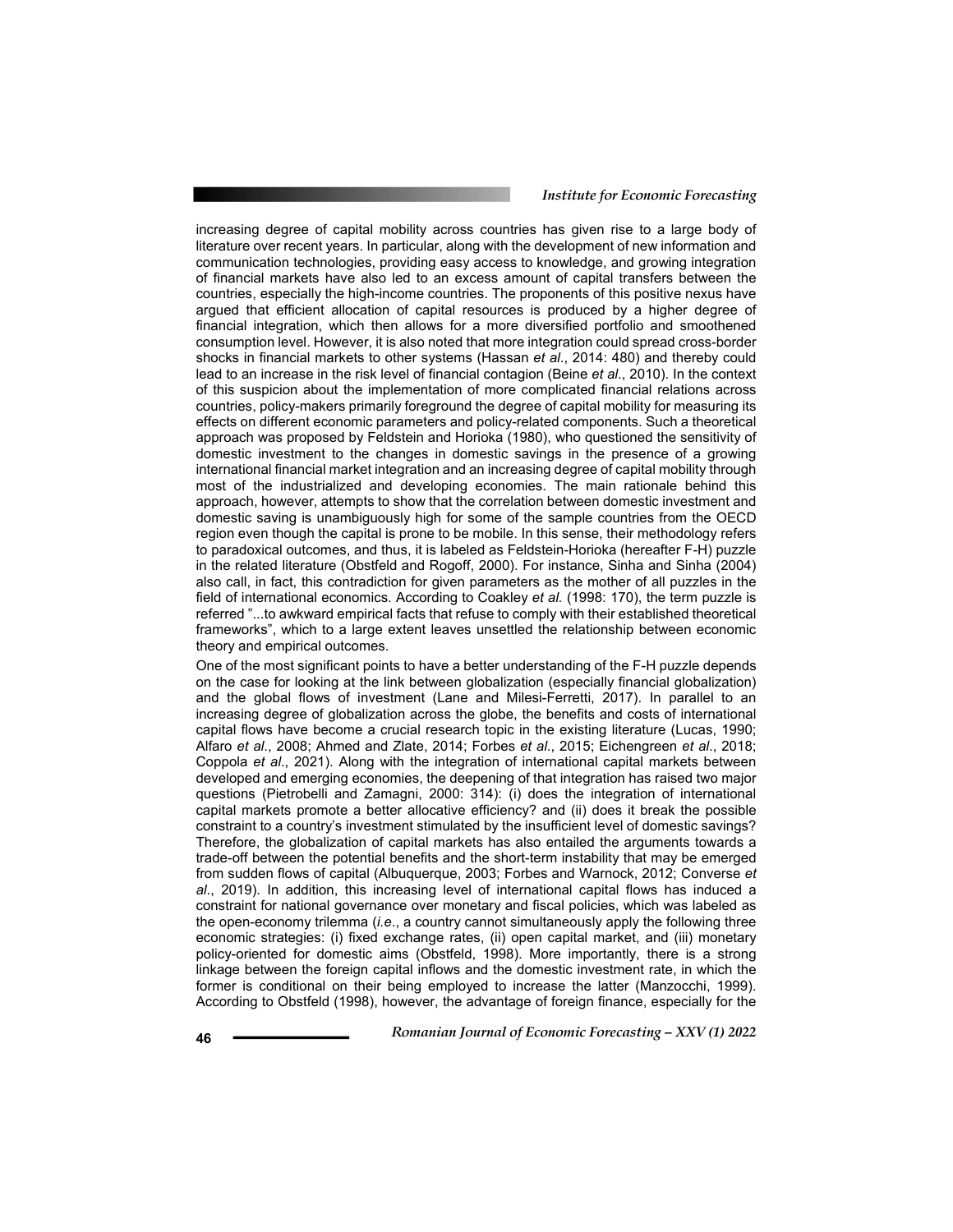emerging economies, should be examined closely due to several reasons as it: (i) loosens liquidity constraints, (ii) allows an intertemporal reallocation of consumption and savings, (iii) promotes domestic financial institutions to become more efficient, and (iv) enhances the policies towards a limit over unexpected and uncontrolled speculative capital outflows together with preventing an increase in domestic interest rates.

The crucial point of the F-H puzzle is that the excess savings can be freely transmitted to the countries where there is a need for a higher level of investment in the presence of unconstrained mobility of capital across countries. Therefore, it is assumed that the domestic investment is independent of the domestic savings but a function of foreign savings. However, the empirical findings of this economic logic fall short of the expectations, in which the correlation between domestic savings and domestic investment is still relevant for most countries, especially the OECD countries. As Alexakis and Apergis (1994) rightfully specify that this contradictory relationship appears to be the most interesting economic outcome in the international finance literature, where international capital integration is at its highest level. The challenging results thus produce a great number of explanations for the reasons of the F-H puzzle such as sample selection and size problem, simultaneity bias, interconnected financial shocks, misspecification error, omitted variable bias, and nonlinearity issues. Even though the criticisms on these findings have been produced important details to solve the F-H puzzle, there is still no common consensus for why domestic investment is a function of domestic savings rather than international savings. In other words, the high correlation for the domestic basis of savings-investment relationship can be termed as home bias instead of mobility (Bibi and Jalil, 2016: 234).

Indeed, the F-H puzzle has been investigated from different perspectives, thus the reassessing of the F-H puzzle is not a new concern. While the bulk of literature about the causes of this puzzle limits its scope only by looking at different samples, time span, and methodologies, the recent studies are extended the existing set of findings by way of including additional indicators, which are largely profound for the change in conventional pearls of F-H puzzle. However, many of these studies ignore the effects of current dynamics on this given issue. For instance, the level of financial development, the degree of income inequality, the labor market conditions, the political environment, and the economic shocks are to a large extent excluded from their research agenda by almost all of the recent studies. This study seeks to analyze the effects of these contemporary issues in the context of the F-H puzzle, and thus, it attempts to bring a new perspective to the literature.

Although this study aims to show that the benchmark findings of Feldstein and Horioka (1980) and Feldstein (1983) are empirically significant where the home bias effects are prevalent in the allocations of domestic savings for several reasons, the time-specific savingretention coefficient can be negatively affected in time through the incorporation of all the above-mentioned factors to the traditional Feldstein-Horioka regression. If this is the case, then it can be translated into the expression that all these potential factors are extensively influential for increasing the degree of capital mobility across different economies. The major aim of this paper is to empirically show whether the mentioned concern exists for highincome countries.

Moreover, besides the exclusion of time-specific factors (*e.g*., labor force participation rate, the growth rate of total private income, the ratio of the number of retirees over the age of 65 to the population aged 20-65, the ratio of the number of younger dependents to the workingage population, the benefit-earnings replacement ratio or the social security program, and the labor force participation rate of older men) from the regression analyses, most of the studies have ignored the presence of heterogeneity of regression slope assumption where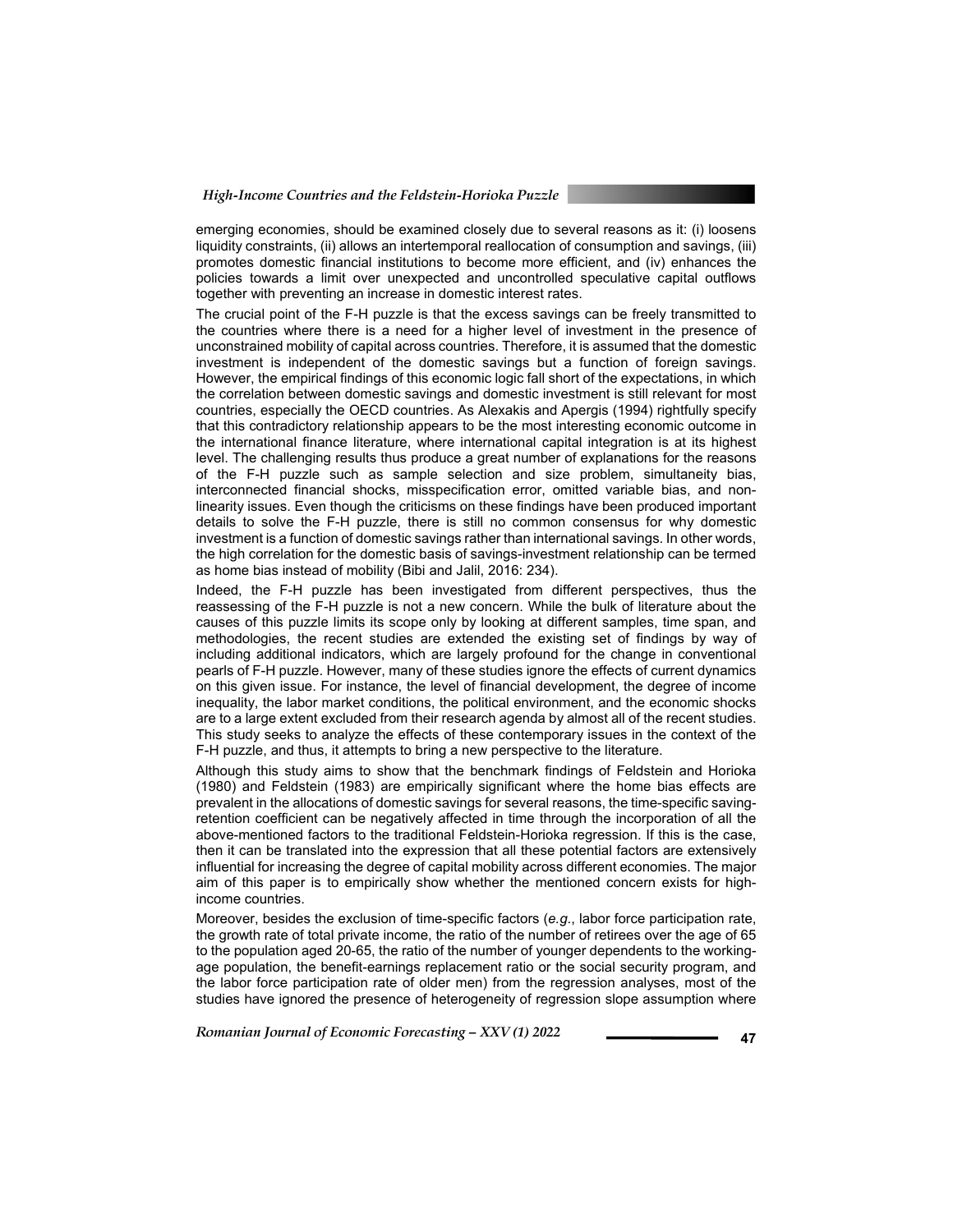the dependent variable and any covariate(s) should have the same slopes across all levels of the categorical grouping factors. This case makes great sense since each country in the sample has a different saving-retention coefficient. In addition, two more issues can change the original findings of Feldstein and Horioka (1980) and their followers. First, the economic shocks might be influential in the saving behavior of individual households, irrespective of the degree of capital mobility. For instance, they may consider domestic savings as a safe haven than foreign savings for the case of domestic investment. Therefore, the regression analysis should consider the effects of these economic shocks on the F-H puzzle. Second, the high degree of positive correlation between financial market integration and crosssectional dependence should be kept in view since each sample country can be a seminal effect upon the others in terms of the financial system.

By taking into consideration of all these shortcomings in recent studies, this paper attempts to fill these gaps by making the following contributions to the literature. First, this study rethinks the F-H puzzle for selected high-income economies where their financial systems are highly developed and are largely open to foreign capital. Second, it benefits from the newly emerged model, which is called the dynamic common-correlated effects, to test the validity of heterogeneity of regression slope assumption and the dynamic heterogeneous panel estimators for a longer time series cross-sectional data. Finally, the paper uses first and second generations of panel cointegration tests (*e.g.,* Kao, 1999; Pedroni, 1999, 2004; Westerlund, 2007) to estimate the long-run validity of F-H assumption in the presence of different testing methods for panel unit-root (*e.g*., Taylor and Sarno, 1998; Im *et al*., 2003; Pesaran, 2007; Bai and Ng, 2004, 2010). In this regard, Figure 1 presents the relationship between domestic investment and domestic savings over the 1980-2019 period for 29 highincome countries.

In the light of these descriptive discussions and the theoretical underpinnings, the contribution of this paper to the relevant literature provides five different outputs. First, the major findings of Feldstein and Horioka (1980), which were produced for the OECD countries, are also significant for high-income countries. Second, the Feldstein-Horioka puzzle is also statistically valid for the long-term period, covering the time range from 1980 to 2019. Third, even if such macroeconomic and social factors (*i.e*., labor share of income, welfare-relevant technological progress, financial development, government expenditure, and political globalization) are included in the baseline specification, which is proposed for the investment-saving nexus, the significance of Feldstein-Horioka puzzle is still statistically prevalent. Fourth, the empirical findings directly lead us to argue that unlike the mainstream vision there are still many problems towards the financial integration among the high-income economies. Finally, the presence of an increasing degree of uneven distribution of income intensifies the domestic investment-saving nexus for an aggregate economy, since the financial assets become more shrinking away from flowing out of the host country.

In that vein, the paper neglects the low- and middle-income countries in the empirical specifications. It depends on three reasons why the empirical investigations get rid of comprising those countries. First, the major aim of this study is to show that the Feldstein-Horioka puzzle is still significant in the high-income economies, where there is a bulk of evidence for the argument that the degree of financial integration in those countries was well above the rest of the low- and middle-income economies. Second, the additional explanatory variables were also significantly and directly effective on the investment-saving nexus in high-income economies relative to the others. Finally, the major focus on high-income economies was shaped towards the rate of investment and the rate of saving in which the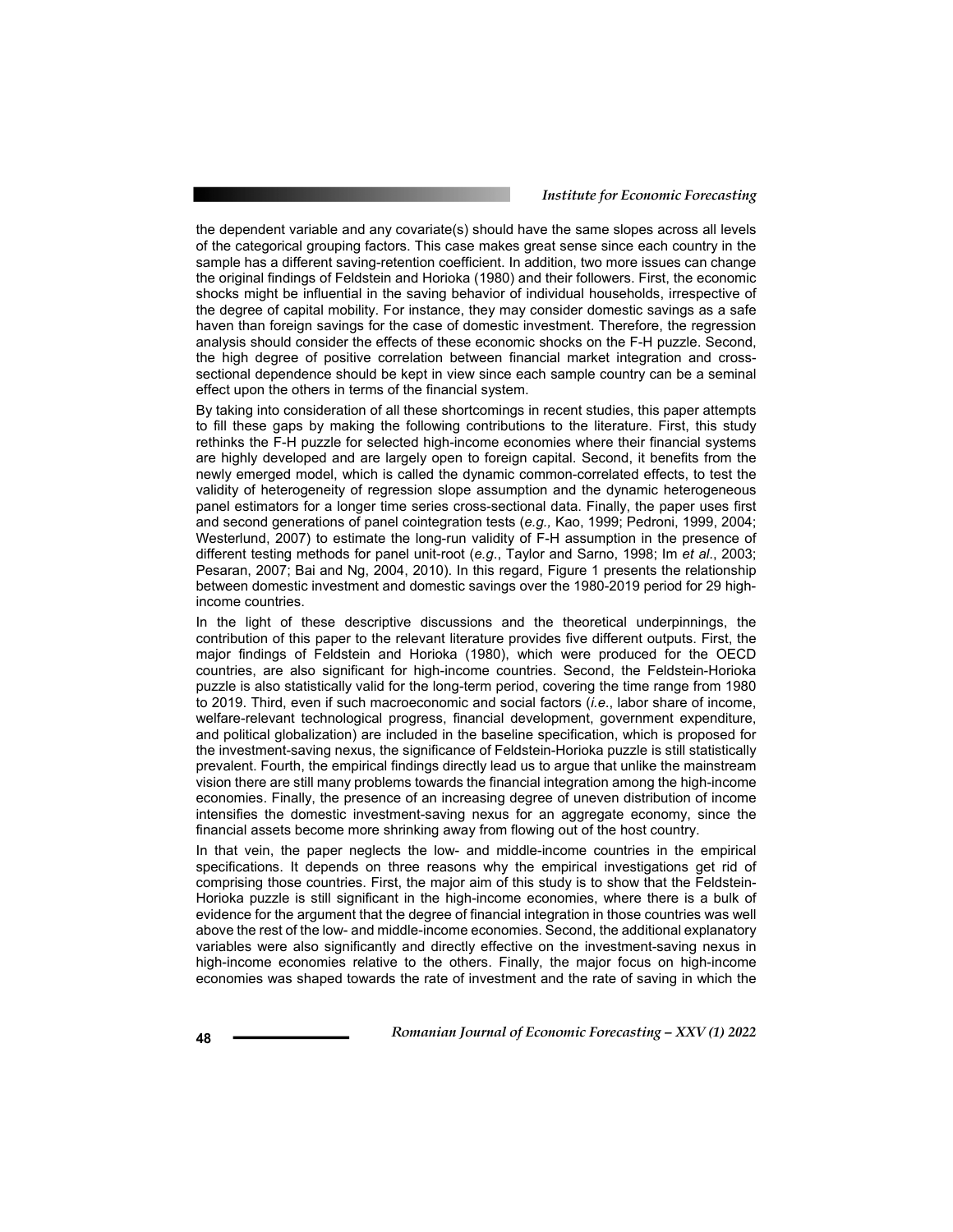linkage among those indicators was much consolidated as compared to the low- and middleincome economies.



**Figure 1. The Investment-Saving Nexus, 1980-2019** 

*Note: The country abbreviations are as follows: AUS: Australia, AUT: Austria, BEL: Belgium, CAN: Canada, CHL: Chile, CYP: Cyprus, DNK: Denmark, FIN: Finland, FRA: France, DEU: Germany, GRC: Greece, HUN: Hungary, IRL: Ireland, ISR: Israel, ITA: Italy, JPN: Japan, KOR: Korea Republic, LUX: Luxembourg, NLD: Netherlands, NZL: New Zealand, NOR: Norway, POL: Poland, PRT: Portugal, SGP: Singapore, ESP: Spain, SWE: Sweden, CHE: Switzerland, GBR: United Kingdom, USA: United States of America. These countries are also the selected sample of highincome countries that we use in the empirical analysis.* 

All in all, the rest of the paper is structured as follows. Section 2 reviews the existing literature. Section 3 explains the theoretical framework of the F-H puzzle and the econometric methodology. Section 4 describes the dataset. Section 5 introduces the empirical results and considerations. The last part concludes.

## **2. Literature Review**

In the last four decades, a large number of studies have attempted to analyze the F-H puzzle. Whereas some of these empirical researches found that the claims on the F-H puzzle are significant across different countries (Feldstein, 1983; Feldstein and Bachetta, 1991; Sinn, 1992; Watson, 2001; Gunji, 2003; Schmidt, 2016), another strand of studies argued that there are also other factors which all have powerful effects on the rejection of common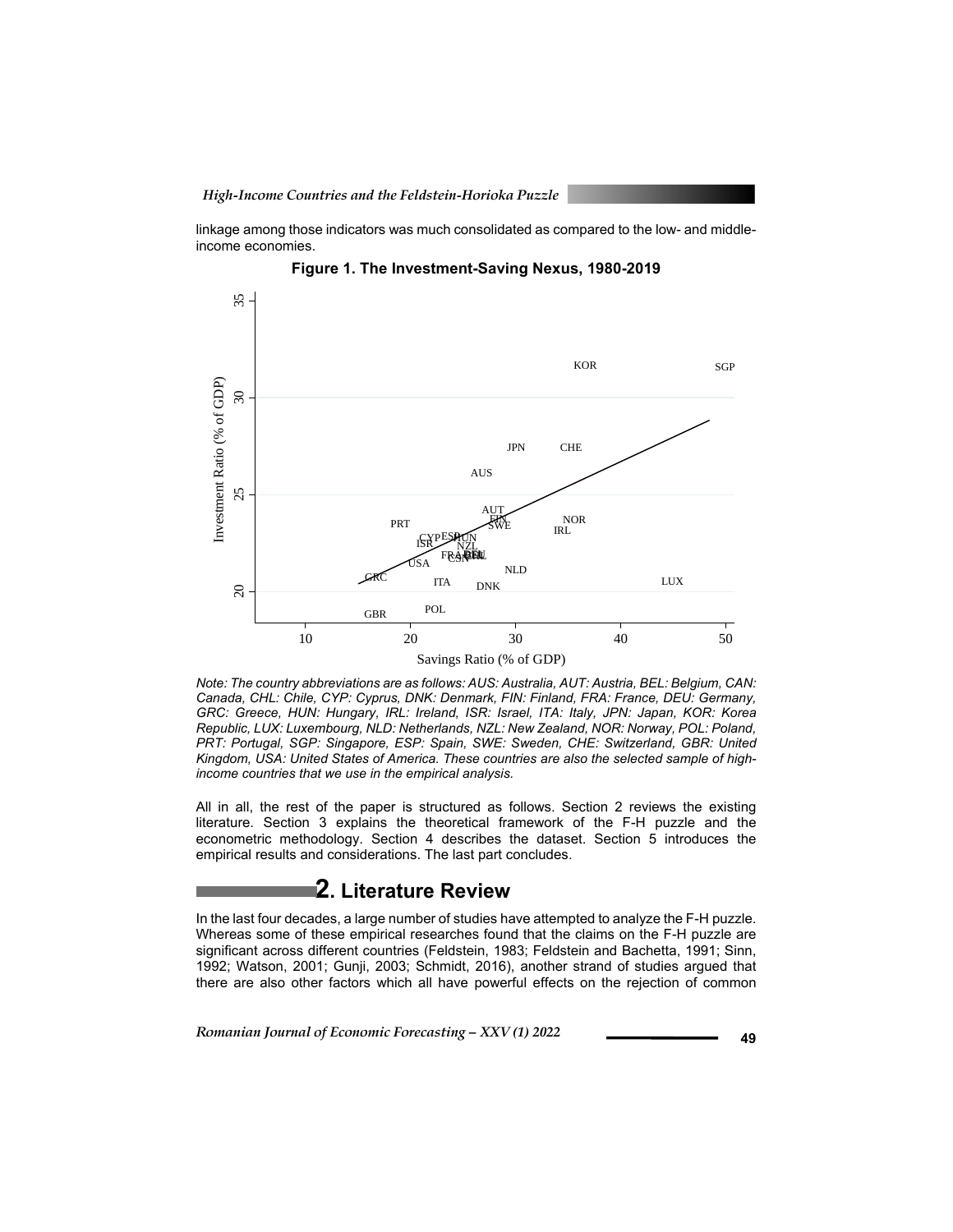perspective (Obstfeld, 1986; Jansen and Schulze, 1996; De Vita and Abbott, 2002; Katsimi and Zoega, 2016). Therefore, the literature on the F-H puzzle shows no sign of abating.

On the one hand, the first strand of literature has attempted to show that there is a high correlation between domestic savings and domestic investment under perfect capital mobility. The study of Feldstein and Bachetta (1991) on 23 OECD countries showed that the domestically determined relationship between savings and investment is highly correlated but the saving-retention coefficient declined over time due to the reasons such as the removal of barriers to international capital flows, the newly developed hedging markets, and the growing modern institutions in the financial sector. Golub (1990) conducted a study on 16 OECD countries for two sub-periods, 1970-1980 and 1980-1986, and confirmed the same findings of the F-H puzzle. On the other hand, Coakley and Kulasi (1997), Jansen (1998) and Shibata and Shintani (1998) argued that the intertemporal budget constraint is the major reason for the positive relationship between domestic savings and investment under perfect capital mobility and highly integrated financial markets. According to these kinds of empirical findings, if the level of domestic investment exceeds the current amount of total domestic savings in any country, this gap is filled by the transfer of foreign capital, and thereby, necessitates the emerging of an equal amount of current account deficit. Therefore, if this country provides the sustainability of this deficit in the current account, the ongoing positive cointegration of domestic saving-domestic investment nexus will be prevailing over time, though the capital is highly mobile across countries. For instance, this positive relationship among the two indicators is the result of the current account volatility compared to the perfect capital mobility (Sachs, 1981; Ghosh, 1995; Coakley and Kulasi, 1997). In case of using both public and monetary policies, they are also supported this sustainability phenomenon, and thus, they strengthen the domestic link among these two indicators (Summers, 1988; Narayan, 2005a). However, Tesar (1991) noticed that the empirical findings supporting the F-H puzzle are particularly linked to the sample selection process, in which the advanced economies have much higher levels of domestic savings and domestic investment compared to the low-income economies, and therefore, they are more prone to use domestically produced financial resources, even in the presence of a growing degree of capital mobility. For instance, the low-income countries will be confronted more with foreign capital mobility, and thus, the saving-retention coefficient will be much lower than the industrialized countries (Murphy, 1984; Tesar, 1991). In addition to these factors, domestic savings and domestic investment may be correlated due to several economic factors such as identification problem and the failure of real interest rate parity condition (Coakley *et al.*, 1998), omitted variable bias due to the exclusion of productivity shocks, population dynamics, changes in government expenditure and changes in interest rates from the analysis (Baxter and Crucini, 1993), the determinants of economic growth (Hamada and Iwata, 1989), the failure of financial markets integration (Cardia, 1992), the differences in transaction cost between internal and external investment (Niehans, 1992), legal obstacles and tax impediments (Devereux, 1996), the influence of domestic law (Gunji, 2003), the differential in exchange rate regimes (Edwards, 2004), endogeneity problem (Kasuga, 2004), the time inconsistency (Baxter and Crucini, 1993), intertemporal budget constraint (De Vita and Abbott, 2002), the sensitivity of saving and investment to the economic regime (Ho, 2002), home country bias problem (Hasan and Simaan, 2000), sample sensitivity (Cadoret, 2001), non-linear current account dynamics (Chortareas *et al*., 2004), and the policy regime changes (Sarno and Taylor, 1998).

On the other hand, the second stream of literature approves the high correlation between domestic savings and domestic investment through the rejection of the low capital mobility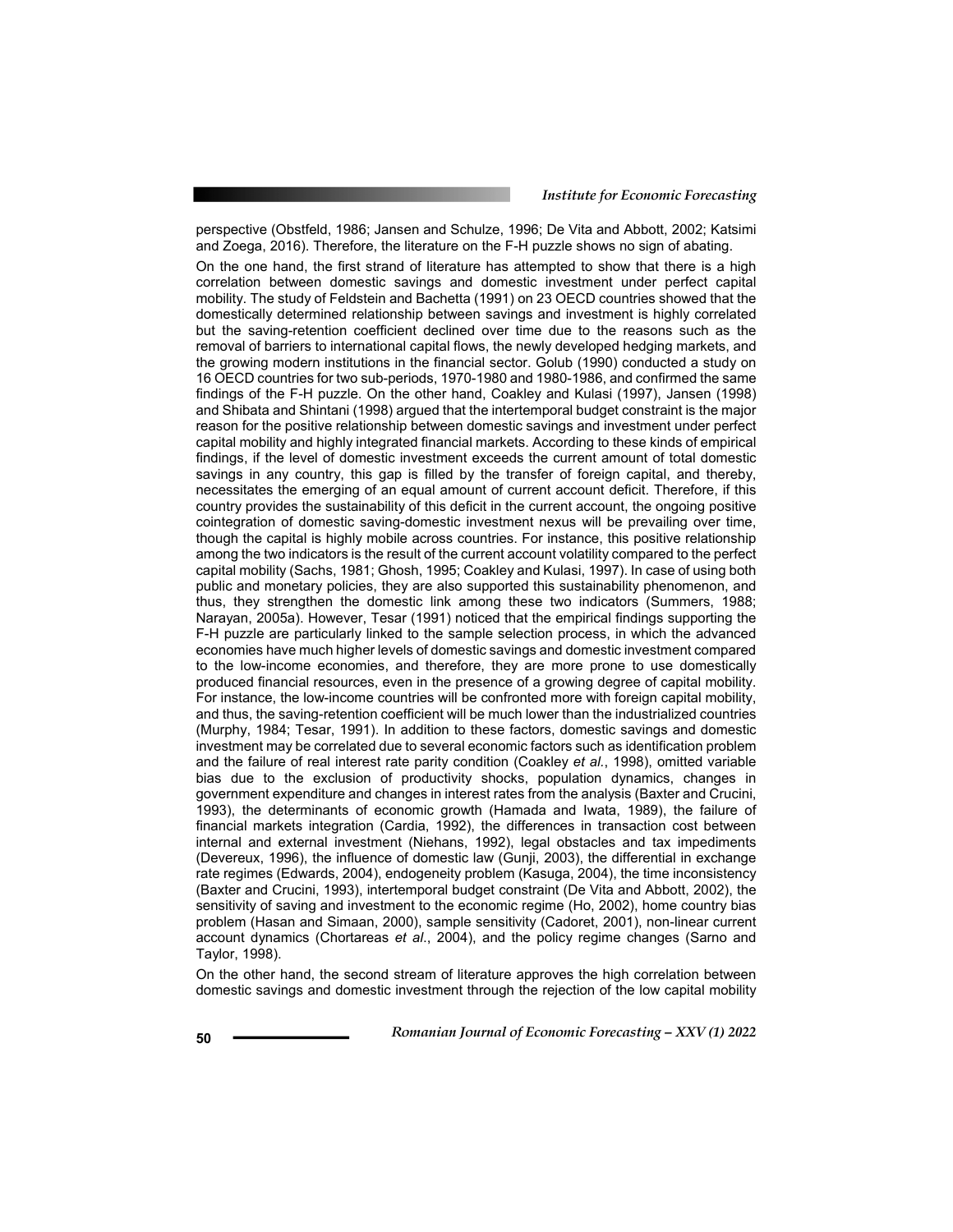assumption. In other words, many of those studies argued that this high correlation may be significant as empirical evidence, even in the presence of perfect capital mobility, due to the changes in exogenous variables (Sinn, 1992; Taslim, 1995). Taslim (1995) argued that economic growth and systematic intervention by government policies are two factors, which change the dynamics of savings and investment. However, Murphy (1984) and Sinn (1992) found that the effect of country size is the leading phenomenon for a highly correlated relationship between savings and investment, where the advanced countries are comparatively less dependent on foreign funds than the rest of the other economies. In particular, the country size can have highly significant impact on interest rates (Sinn, 1992) and as countries become larger for their financial needs, they then start to finance their economies by domestic funds (Harberger, 1980). For the first case, large countries have potentially been influential on interest rates due to a relatively higher level of domestic savings, which incur downward pressure on world interest rates and boost the investment in the host country. In the second case, however, if the country is large enough, investors are more prone to use domestic financial funds, where much of transaction costs are eliminated by doing this way and much safer than to engage in financial transactions. For instance, Payne and Kumazawa (2006) found that the saving-retention coefficient is much lower in developing countries compared to developed countries. Therefore, the correlation between savings and investment is weak in the first group of countries due to the presence of foreign aid (Isaksson, 2001), varying financial market conditions (Kasuga, 2004), and the openness degree of an aggregate economy (Wong, 1990), which thereby directly means that the country size matters. Vamvakidis and Wacziarg (1998) also argued that the conventional arguments on the F-H puzzle can be altered when developing countries are explicitly added into empirical discussions because of the following reasons: First, there might be occurred an international diversification due to heterogeneous financial motives and factor endowments. Second, in the presence of uncertainty and risk-return considerations, developing countries provide many areas for diversification of financial risks, and thus, they attract a large number of investors to invest in developing financial markets compared to the industrial countries. Third, the developing countries are varied in terms of their access to foreign capital, and thus, they may affect the saving-investment relationship to a large extent, irrespective of the degree of capital mobility.

Furthermore, as Bibi and Jalil (2016) express that all of these empirical studies on the F-H puzzle can be divided into three parts in terms of their estimation techniques. The first set of initial findings were based upon the cross-sectional data and were founded by employing Ordinary Least Square (OLS) estimators, which indicated that there is a low degree of capital mobility in the international economy and the saving-retention coefficient is high enough to confirm the F-H puzzle (*e.g*., Feldstein, 1983; Murphy, 1984; Sinn, 1992). However, the other part of these studies has also used the same method but found a low or no correlation between these given two variables that pointing out a lack of international capital mobility (*e.g*., Bayoumi *et al*., 1999; Obstfeld and Rogoff, 2000).

This challenging framework leads researchers to discuss the validity of the F-H puzzle in line with the growing scale of time series analysis, and thus, it leads to the emergence of the second set of studies, where the same type of controversies remains in the literature. In particular, based on error correction methods and autoregressive distributed lags approaches, some of the studies (*e.g*., Jansen, 1996; Narayan, 2005a, 2005b; Caporale *et al*., 2005) found that the high correlation between domestic savings and domestic investment is statistically significant and has a long-run relationship among each other, which confirms the empirical findings of Feldstein and Horioka (1980) that the international capital mobility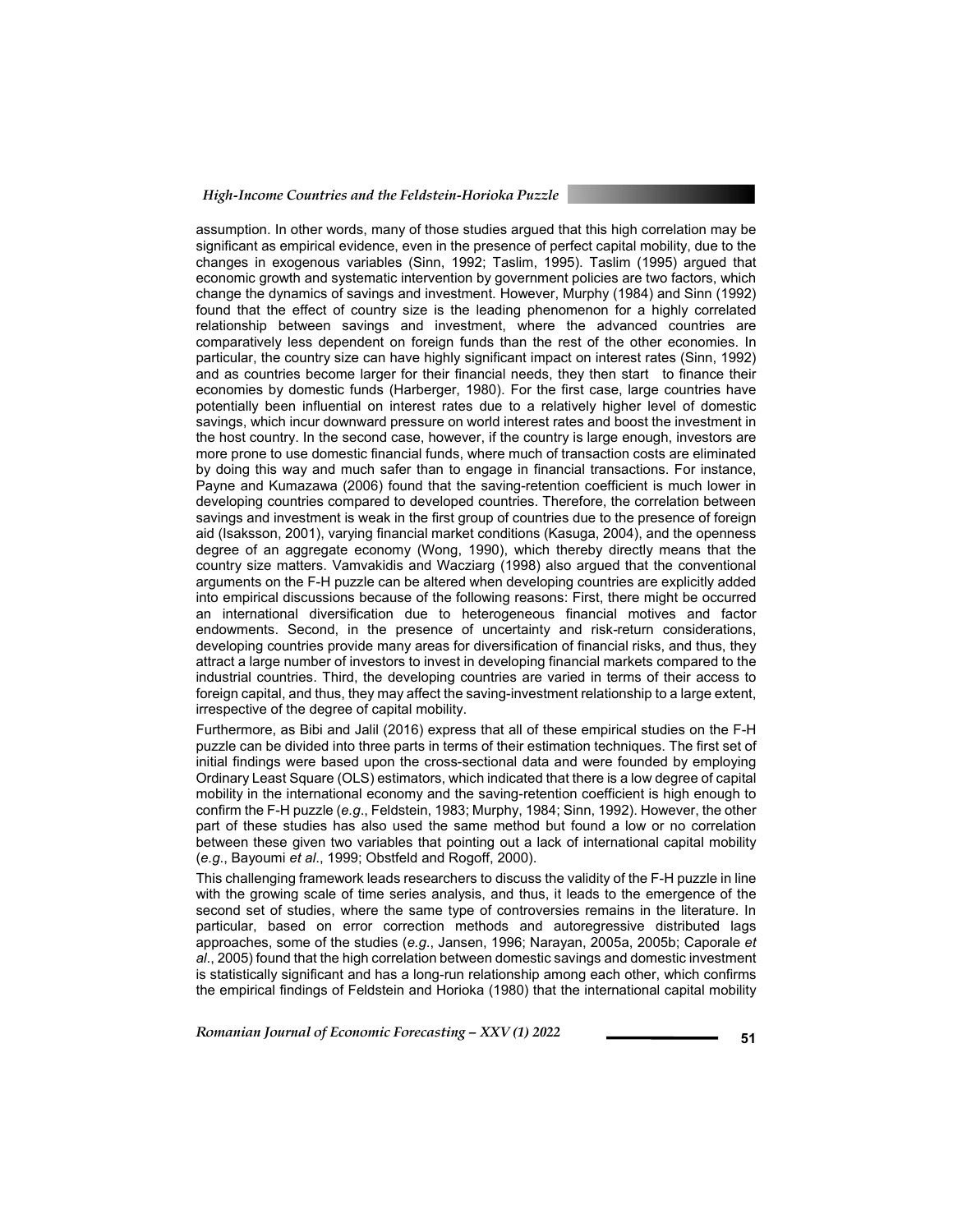is low. On the other side of the discussion, Barros and Gil-Alana (2015) and Ma and Li (2016) noted that the empirical findings do not support the long-run estimates for the savinginvestment relationship that implies the presence of high international capital mobility, where the saving-retention coefficient is low enough. Alakbarov and Bayar (2021) also document that domestic investments were mostly financed through external capital inflows; and thus, the empirical outputs indicate that they are contradicted with the results of Feldstein-Horioka for the sample of 21 emerging markets during the 1994-2016 period using the panel cointegration and panel causality tests.

Finally, the third strand of studies utilizes their estimation by way of using panel data methods. Some of the common reasons to use this method can be ranged as follows (Hsiao, 2007): (a) providing of more accurate inference of model parameters, (b) having a great capacity for capturing the complexity of the sample, (c) having more control for the impact of omitted variables, (d) having the power to uncover dynamic relationships, (e) generating more accurate predictions for individual outcomes through a pooling of the data, and (f) simplifying power of the statistical inferences such as nonstationary time series and measurement errors. For instance, based on the advantages of panel data analysis, the empirical considerations provide a considerable amount of explanations towards the evidence of a high degree of international capital mobility among the countries (De Wet and Van Eyden, 2005; Payne and Kumazawa, 2005; Guillaumin, 2009; Bangake and Eggoh, 2011; Mosikari *et al*., 2017), but also there are others (Mamingi, 1997; Adedeji and Thornton, 2007; Murthy, 2009) which reject the findings validating the high value of saving-retention coefficient that implying a moderate degree of capital mobility. Moreover, some of the studies (*e.g*., Kumar *et al*., 2014; Chen and Shen, 2015) also considered the issue of structural breaks in their series emerging due to changes in the political environment and the obstacles in the use of pro-liberalized policies for perfect capital mobility.

However, if we look at the general context of the estimations based on panel data methods, some of the major shortcomings may be brought into the picture. First, while a large body of literature utilizes their findings by way of incorporating a different sample of countries, many of them refrain from using a larger time span of data, mostly due to data unavailability or the lack of some basic variables. Second, they incorrectly treat the panel units as homogeneous, in which they cannot be held in a long time series data (Bibi and Jalil, 2016: 238). Third, the inclusion of panel units into the models with different kinds of socio-economic and political frameworks will possibly bring to the rejection of cross-sectional dependence. However, together with a growing scale of capital movements and financial integration across countries, this assumption will be much important in those circumstances than the circumstances of the earlier period due to economic downturns, changes in technological progress, and growing scale of financial problems. All kinds of reasons and others have also the power to affect the saving-retention coefficient in the empirical investigations by way of changing the saving-investment relationship, irrespective of the degree of capital mobility. Therefore, this study will contribute to the literature by being aware of these factors and by employing the dynamic heterogeneous panel estimators for longer panel data.

## **3. Theoretical Framework and Methodology**

The main rationale for the F-H hypothesis is constituted of measuring the degree of international capital mobility across high-income countries. Along with more integrated financial markets all over the world economies, the model predicts that domestic investment is increasingly financed by foreign savings. Therefore, the correlation between domestic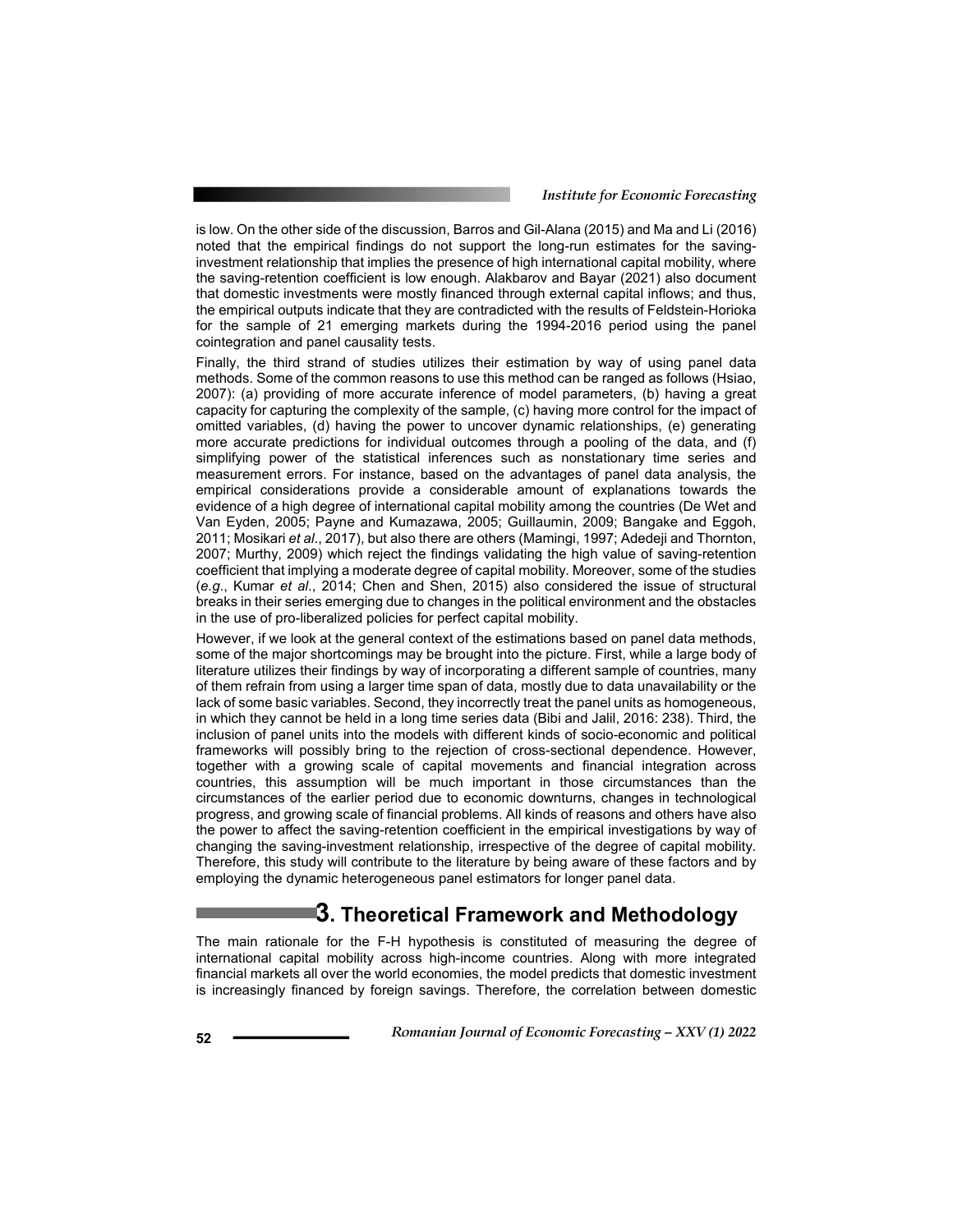savings and domestic investment becomes lower over time though the capital mobility is at its highest degree, which is denoted by the *β* coefficient referred to as the saving-retention coefficient. Whereas the degree of capital mobility is high, it is expected that the *β* coefficient to be low (or close to zero), implying that the correlation between domestic savings and domestic investment is not significant. However, the model also notes that the inverse case is expected where the *β* coefficient is relatively high (or close to one) for the case that the cross-border capital mobility is limited. In the context of this logical background, the model is specified as follows:

$$
\left(\frac{I}{Y}\right)_i = \alpha + \beta \left(\frac{S}{Y}\right)_i + u \tag{1}
$$

where: *Y i*  $\left(\frac{I}{Y}\right)$  $\left(\frac{I}{I}\right)$  is the investment ratio for country *i*, *Y i*  $\left(\frac{\mathsf{s}}{\mathsf{y}}\right)$  $\begin{pmatrix} S \\ - \end{pmatrix}$  is the saving ratio for country *i*, α

is the intercept,  $\beta$  is the saving-retention coefficient indicating the effects of the rate of changes in investment on the rate of savings, and *u* is the error term. According to Eq. (1),

the  $\beta$  coefficient is varied from zero to one, that is,  $0 \leq \beta \leq 1$ . Therefore, the model produces three possible outcomes for the economy as a whole. First, if the *β* coefficient comes close to zero, this means that total savings will finance the international investment, and equivalently the domestic investment will be financed by foreign saving. In other words, the theoretical expression of this situation is that international capital is perfectly mobile across the countries. Second, if the *β* coefficient comes close to one, there exists no financial integration in the international environment, and thus, the domestic investment is totally financed by the domestic saving in which the international capital mobility is completely limited. Third, if the *β* coefficient varies between zero and one, the capital mobility will be varied over time and thereby will be changed across the countries in control of the exogenous variables. The term of a puzzle for the F-H study comes from the second case since the empirical findings of F-H show that the saving-retention coefficient is very close to one for the sample of 16 OECD countries, implying a low degree of capital mobility and low level of financial integration. However, this result is challenging and controversial since the capital movements in the OECD countries were relatively high than the rest of the others. Therefore, the contradiction between the expectations and the empirical reality leads to label the arguments of F-H as puzzling.

This study uses panel data for 29 high-income countries over the 1980-2019 period obtained from different data sources such as the World Indicators Database of World Bank, Penn World Tables 10, KOF Globalization Indices, and Financial Structure Database. Having specified the above model and considering the related assumptions, our model is going to be estimated by Eq. (2):

$$
\left(\frac{I}{Y}\right)_{it} = \alpha + \beta_1 \left(\frac{S}{Y}\right)_{it} + \beta_2 \left[FD * \left(\frac{S}{Y}\right)\right]_{it} + \beta_3 \left[LABSH * \left(\frac{S}{Y}\right)\right]_{it} + \beta_4 \left[ GOV * \left(\frac{S}{Y}\right)\right]_{it}
$$
  
+  $\beta_5 \left[ POL * \left(\frac{S}{Y}\right)\right]_{it} + \beta_6 \left[TECH * \left(\frac{S}{Y}\right)\right]_{it} + u_{it}$  (2)

where:  $\left|\frac{I}{V}\right|$ J  $\left(\frac{I}{\nu}\right)$  $\setminus$ ſ  $\left(\frac{I}{Y}\right)$  is the ratio of domestic investment to GDP,  $\left(\frac{S}{Y}\right)$ J  $\left(\frac{S}{\cdot s}\right)$  $\setminus$ ſ *Y*  $\left\{ \frac{\mathcal{S}}{\mathcal{S}}\right\}$  is the ratio of domestic saving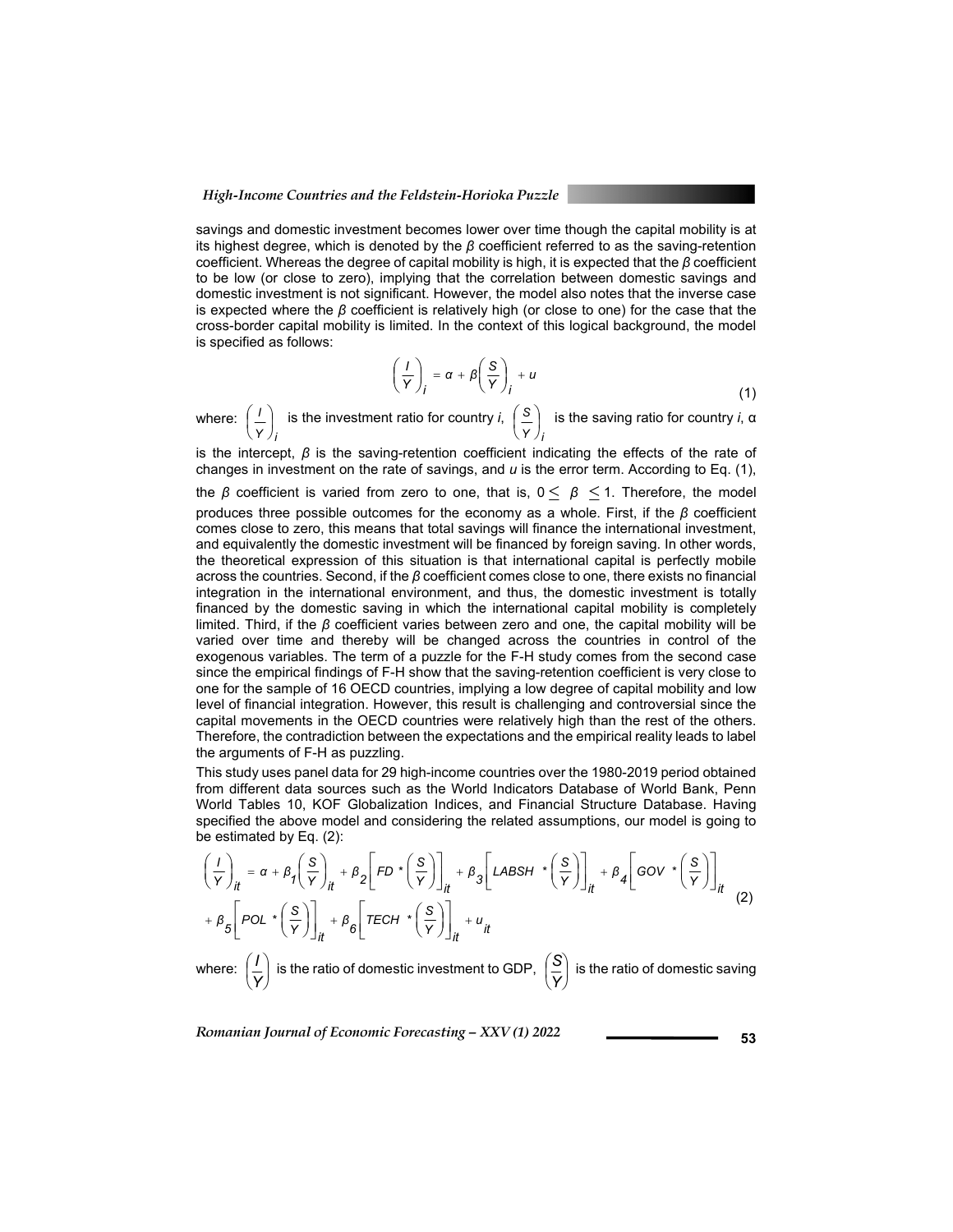to GDP, *FD* is financial development index, *LABSH* is the labor share coefficient, *GOV* is the ratio of total final consumption of government sector to GDP, *POL* is the political globalization index, *TECH* is the welfare-relevant total factor productivity index, and *u* is the error term. Following the empirical strategy of Bibi and Jalil (2016), the model introduces the control variables as interaction terms with savings ratio to assess the effects of variables related to the socio-economic framework on the domestic investment within the case of the F-H puzzle. Therefore, the estimated models will reflect the interaction effects of these variables on domestic investment by considering domestic savings. The negative *β* coefficients of interaction terms imply that the domestic savings may decrease over time. This directs us to range some possible hypotheses each of which will be empirically tested in Section 5.

*H***1.** There is a high correlation between domestic savings and domestic investment in the presence of a high degree of capital mobility.

*H***2.** There is a low (or no) correlation between domestic savings and domestic investment in the presence of a high degree of capital mobility.

*H***3.** There is a mild relationship between domestic savings and domestic investment in the presence of a high degree of capital mobility.

While the F-H puzzle is valid if the first hypothesis (*H*1) is statistically significant, it is not prevailing if the second hypothesis (*H*2) is accepted. However, the results will be inconclusive for the third hypothesis (*H*3) to make an argument towards whether the F-H puzzle is validated or not.

For the technique of analysis, the saving-retention coefficient and the other *β* coefficients of interaction terms will be estimated by the Dynamic Common-Correlated Effects (DCCE) method of Chudik and Pesaran (2015) for heterogeneously dynamic panel data models with weakly exogenous regressors. The higher values of the coefficients signal the validity of *H*1 and the lower values of the coefficients show that the *H*2 is accepted. If the values of the coefficients converge to 0.50, it indicates the validity of *H*3. Therefore, we shall estimate Eq. (2) in the context of slope heterogeneity assumption and panel cointegration when there is a cross-sectional dependence among the countries and the series suffer from structural breaks. On the one hand, the DCCE is a very new technique to estimate the heterogeneous dynamic panel data models thus the present paper will contribute to the literature on the F-H puzzle by asking that the saving-retention coefficient is statistically significant and close to one or not in the control of other variables. It allows for both mean group, pooled, and pooled mean group estimations. On the other hand, the DCCE supports instrumental variable regressions even for the case that there is a small sample time series bias by way of using the jackknife or recursive mean method. In addition, it is proper for both balanced and unbalanced panels and also considers the cross-sectional dependence. However, by the inclusion of lagged dependent variables, which are not strictly exogenous, the estimators may become inconsistent. To solve this problem, Chudik and Pesaran (2015) argued that

the estimator gains consistency if  $P_{\pmb{\mathcal{T}}} = \sqrt[3]{\mathcal{T}}$  cross-section means are included in the regression. Following the above-mentioned assumptions about the DCCE method, the heterogeneous dynamic panel data model is estimated in the following Eq. (3):

$$
y_{it} = \lambda_i y_{it-1} + \beta_i x_{it} + \sum_{l=0}^{P_T} \delta_l' \overline{z}_{t-l} + \varepsilon_{it}
$$
 (3)

where:  $\overline{z_t} = (\overline{y_t}, \overline{y_{t-1}}, \overline{x_t})$ . Cross-sectional dependence (CD) will be tested through the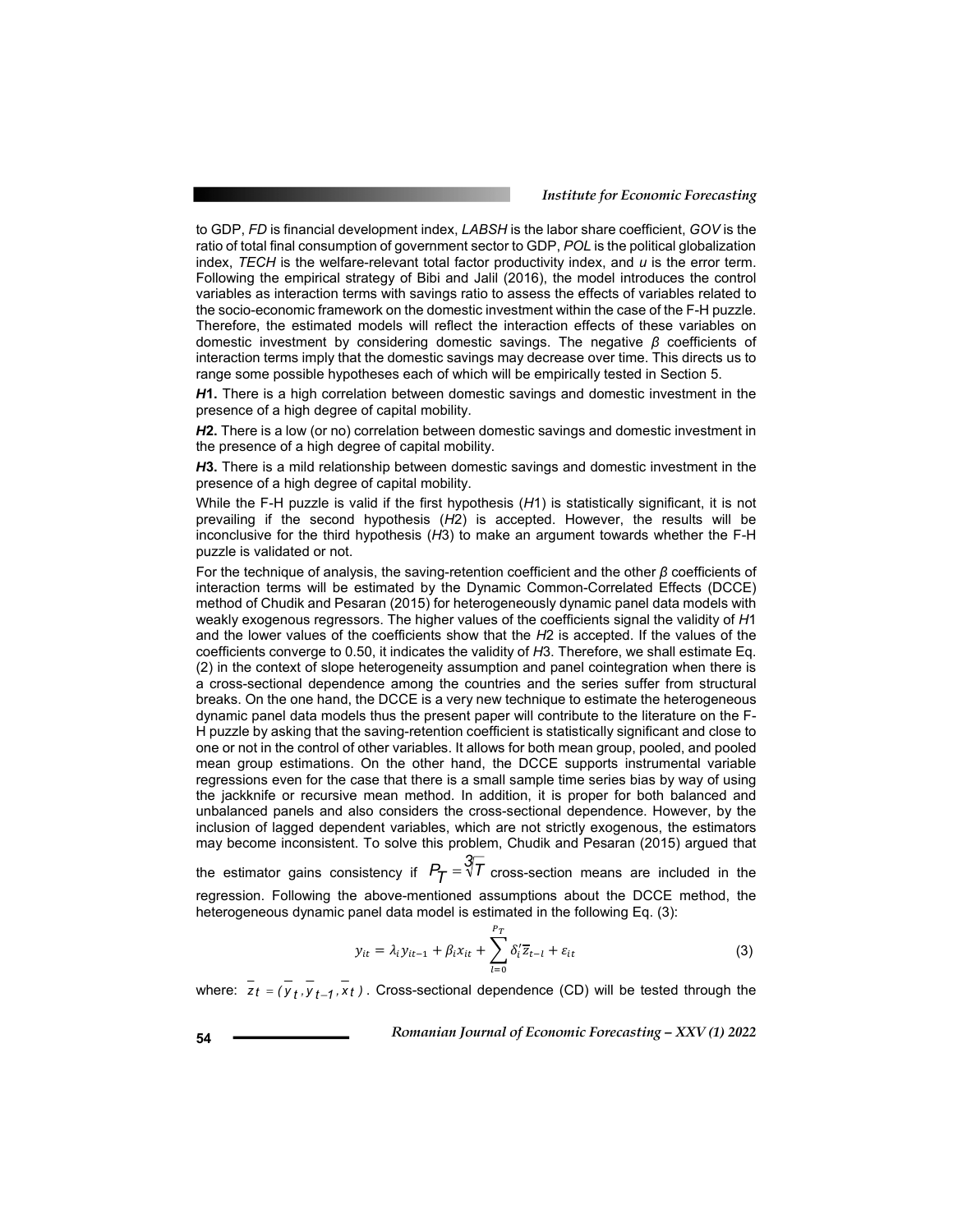method produced by Pesaran (2004), which is defined as in Eq. (4):

$$
CD = \sqrt{\frac{2T}{N(N-1)} \left( \sum_{i=1}^{N-1} \sum_{j=i+1}^{N} \hat{\rho}ij \right)} \Rightarrow N(0,1)
$$
 (4)

where:  $\hat{\rho}$ *ij* denotes the sample estimate of the correlation of the residuals.

Following the determination of whether the series are stationary or not, we will test the longrun domestic saving-investment relationship. First, we employ first-generation panel cointegration tests proposed by Kao (1999) and Pedroni (1999, 2004). While Kao (1999) proposes a model in which the intercepts and common slopes vary across the crosssections, the panel cointegration test provided by Pedroni (1999, 2004) allows for heterogeneity in intercepts and trend coefficients across the units. However, they all ignore to deal with cross-sectional dependence. Therefore, in the second case, we also employ the second-generation panel cointegration test to account for cross-sectional dependence proposed by Westerlund (2007). The next issue is to estimate the long-run cointegration among the series by using a panel Augmented Mean Group estimator developed by Bond and Eberhardt (2009) and Eberhardt and Teal (2010).

The final step is to estimate the short- and long-run coefficients using the DCCE method developed for the Stata program by Ditzen (2018) to take into account the estimation of heterogeneously determined panel estimators. In that vein, DCCE provides a consistent estimator for both heterogeneous panels and robust estimators for cross-sectional dependence. Therefore, Eq. (2) is estimated through the use of the DCCE methodology to assess the validity of the F-H puzzle for high-income countries where the degree of capital mobility and financial integration are relatively high compared to the rest of the other countries.

### **4. Data Description**

The present paper investigates the validity of the F-H puzzle employing the dataset derived from different sources. First, the critical point is to reveal which data is much robust for estimating the change in domestic investment to GDP ratio. The existing literature is divided into two parts for this case. On the one hand, traditional wisdom uses gross fixed capital formation to measure domestic investment. However, the major shortcoming of this variable is that there is no division between the sectors. In other words, it accounts for a total investment of all sectors, which may create some potential problems for countries where the role of the private sector is limited, and thereby, inaccurately evaluates the effects of domestic savings on domestic investment. On the other hand, there are also other studies, which decompose the total investment considering different sectors. However, this method is also problematic in case of making an aggregate analysis in some circumstances for the validity of the F-H puzzle. Hence, we employ the first type of variable to estimate domestic investment, which is measured as a gross fixed capital formation to GDP ratio. To create balance for the saving-investment relationship in the context of data measurement, we estimate the domestic savings to GDP ratio as the difference between GDP and final consumption expenditure (total consumption). Since the domestic investment is grounded on gross terms, the gross term of domestic saving is coherent in terms of the estimation procedure.

Moreover, to go beyond the existing literature on the F-H puzzle, we also include macroeconomic and political variables into the analysis. First and foremost, we employ the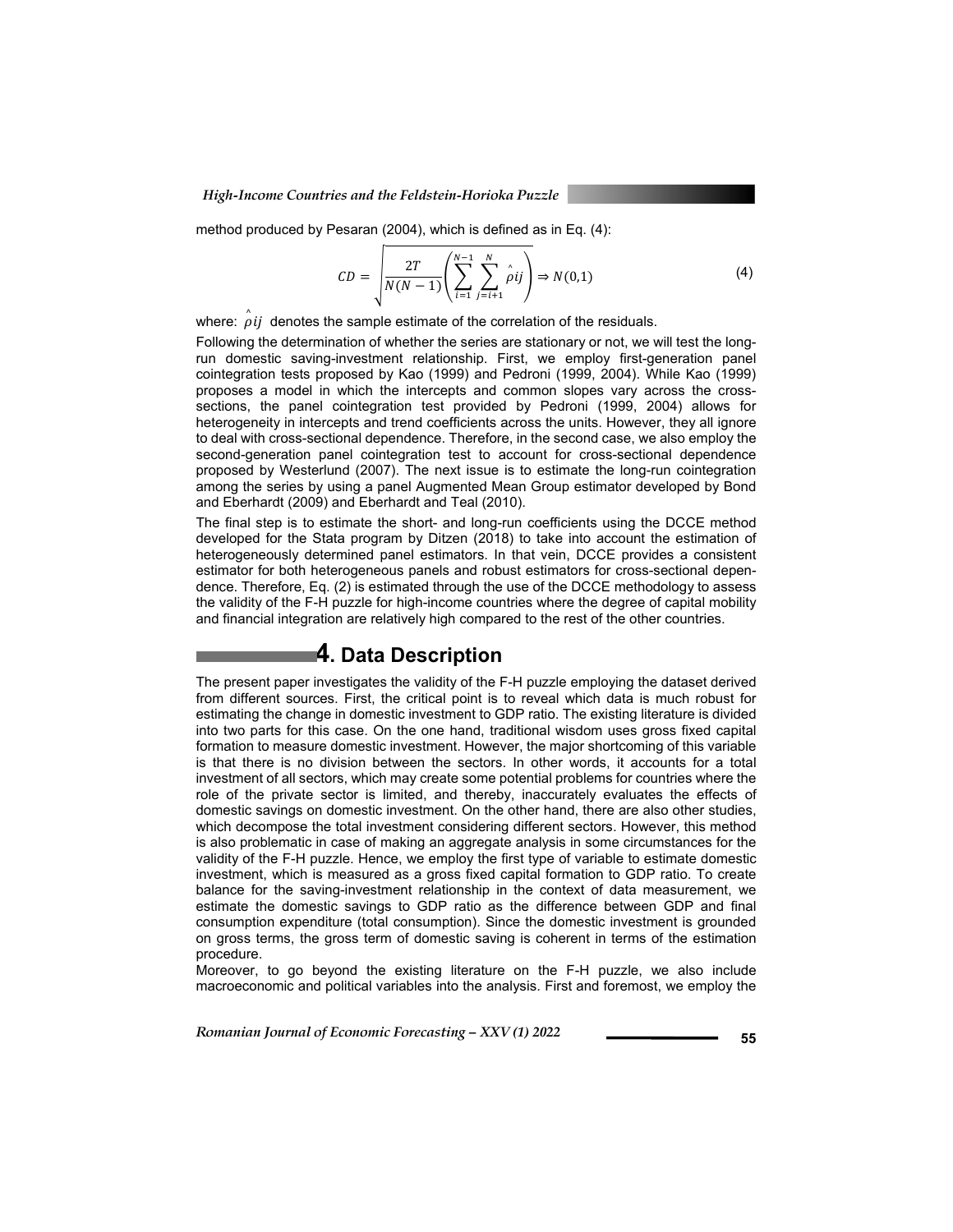income inequality data to assess the effects of distributional factors in which the saving behavior is logically correlated to the changes in income of the households. Second, the degree of financial development is also correlated to the differential effects of the degree of financial integration across the countries. In the theoretical context, more developed financial systems need a more financially integrated economic environment. Therefore, we use the overall financial development index which is the weighted average of both financial market development and financial institutions development. Third, we use the data for government expenditures (% of GDP) to capture whether the total revenue of the government is spent on investment-led production by way of savings channel. For instance, if there is a net transfer of government to income-holders by different economic channels, they may increase their level of purchasing or they may use these extra resources in foreign countries by transferring their income. On the same ground, we employ the political globalization indicator as a proxy for assessing the effects of international organizations, international treaties, and treaty partner diversity on domestic investment. Finally, we also use an additional variable such as the welfare-relevant technological change to account for macroeconomic and structural change effects on domestic savings. On the one hand, Table 1 presents descriptive statistics for 29 high-income countries. On the other hand, Table 2 summarizes the variables using in the empirical part and explains their sources.

| Variables                                           | Mean Max. |      | Min. | Std.<br>Dev. | $J-B.$ | Skw.    | Kurt. |
|-----------------------------------------------------|-----------|------|------|--------------|--------|---------|-------|
| Investment Ratio (% of GDP)                         | 23.2      | 46.2 | 10.1 | 4.39         | 788.1  | 1.09    | 6.39  |
| Savings Ratio (% of GDP)                            | 25.9      | 58.8 | 7.54 | 8.37         | 546.2  | 1.28    | 5.18  |
| <b>Financial Development Index</b>                  | 58.3      | 100  | 0    | 19.6         | 22.4   | $-0.20$ | 2.45  |
| Labor Share of Income                               | 58.1      | 73.8 | 31.9 | 6.50         | 77.8   | $-0.59$ | 3.46  |
| Government Expenditure (% of GDP)                   | 18.6      | 27.9 | 8.17 | 4.29         | 22.8   | $-0.27$ | 2.60  |
| Welfare-Relevant Total Factor Productivity<br>Index | 0.95      | 1.34 | 0.62 | 0.11         | 6.01   | $-0.11$ | 3.27  |
| Political Globalization Index                       | 83.5      | 99.1 | 43.1 | 12.5         | 219.9  | $-1.06$ | 3.29  |

### **Table 2. Variables and the Sources**

| Variables                          | Abbreviation | Source                       |
|------------------------------------|--------------|------------------------------|
| <b>Investment Ratio</b>            | <b>INV</b>   | World Bank,                  |
| (% of GDP)                         |              | World Development Indicators |
| Savings Ratio                      | SAV          | World Bank.                  |
| $%$ of GDP)                        |              | World Development Indicators |
| <b>Financial Development Index</b> | FD.          | <b>IMF</b>                   |
| Labor Share of Income              | LABSH        | Penn World Tables 10         |
| Government Expenditure             | GOV          | World Bank,                  |
| (% of GDP)                         |              | World Development Indicators |
| Welfare-Relevant                   | TECH         | Penn World Tables 10         |
| Total Factor Productivity Index    |              |                              |
| Political Globalization Index      | POL          | KOF Globalization Index      |

*Note: The number of observations for each variable is 1,073 and the number of countries is 29.*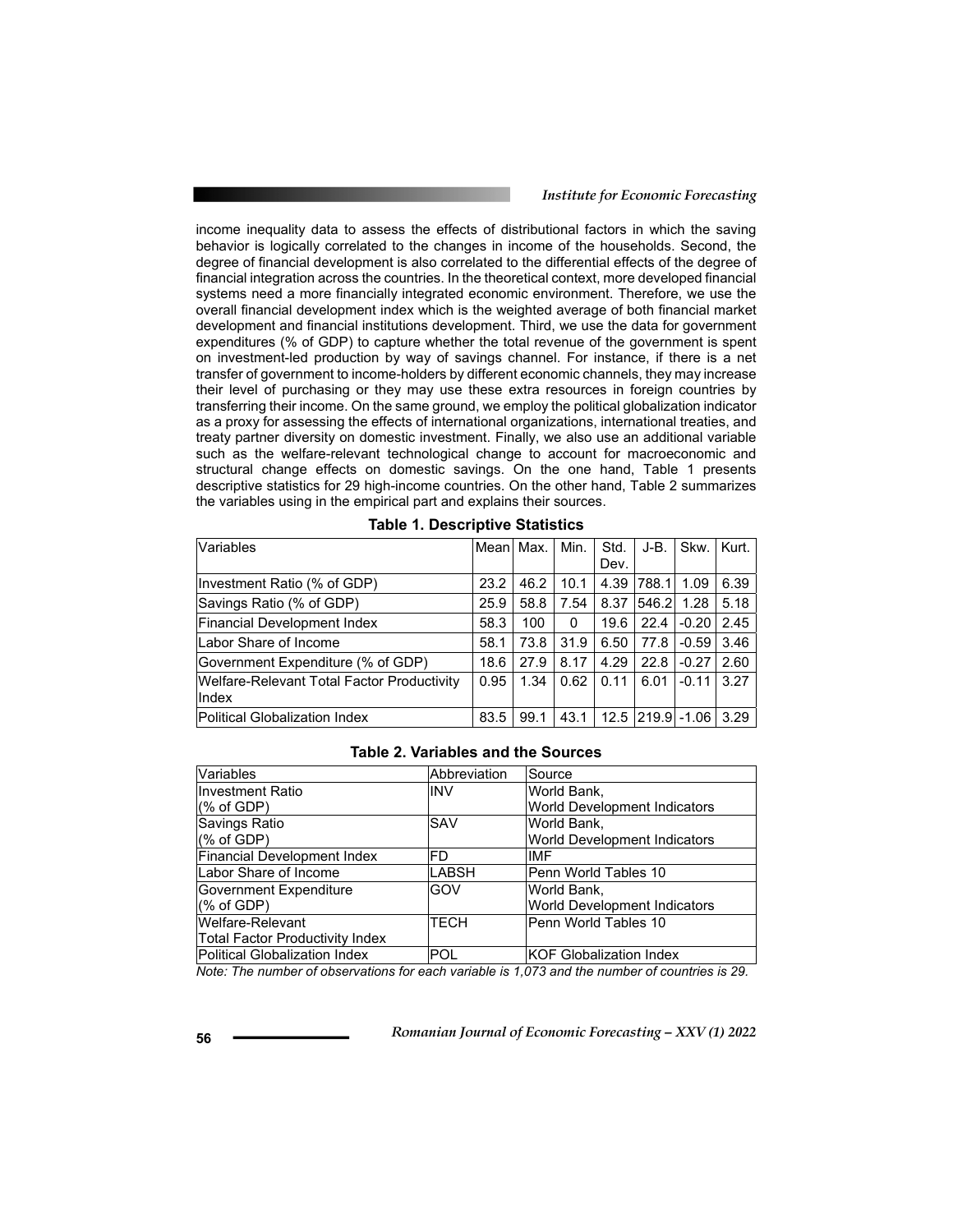# **5. Empirical Results**

The unit-root tests of multivariate augmented Dickey-Fuller (MADF) (Taylor and Sarno, 1998), cross-sectional augmented Dickey-Fuller (CADF) (Pesaran, 2007), cross-sectional dependence of Im, Pesaran, Shin (CIPS) (Im *et al*., 2003) and panel analysis of nonstationarity in the idiosyncratic and common components (PANIC) (Bai and Ng, 2004, 2010) are estimated to determine the stationary level of the panel data series. The main rationale for using different types of unit-root tests is to constitute a strong basis for panel cointegration analysis, which holds for the variables to be integrated of the same order. It is evident from Table 3 that the variables are to a large extent non-stationary and thereby contain unit-roots in case of existing heterogeneity in the whole model and cross-sectional dependence in the variables but integrated of order one at 1% level of significance.

|                                  | <b>MADF</b> | <b>CADF</b>         | <b>CIPS</b> | PANIC     |           |                     |                     |                     |
|----------------------------------|-------------|---------------------|-------------|-----------|-----------|---------------------|---------------------|---------------------|
|                                  |             |                     |             | MQ c      | MQ f      | P a                 | P b                 | <b>PSMB</b>         |
| INV <sub>it</sub>                | 348.3       | $-2.226$<br>(0.004) | $-1.789$    | $-10.733$ | $-7.031$  | $-3.219$<br>(0.001) | $-2.249$<br>(0.012) | $-1.849$<br>(0.032) |
| $\Delta$ INVit                   | 1118.5      | $-4.091$<br>(0.000) | $-4.773$    |           |           |                     |                     |                     |
| $SAV_{it}$                       | 298.8       | $-2.106$<br>(0.027) | $-1.915$    | $-9.011$  | $-2.617$  | 0.856<br>(0.804)    | 0.839<br>(0.799)    | 0.117<br>(0.547)    |
| ΔSAVit                           | 2136.9      | -4.065<br>(0.000)   | $-5.341$    |           |           |                     |                     |                     |
| (LABSH) <sub>it</sub>            | 379.5       | -2.232<br>(0.004)   | $-1.820$    | $-12.995$ | $-10.385$ | $-0.687$<br>(0.246) | $-0.624$<br>(0.266) | $-0.502$<br>(0.308) |
| $\Delta$ (LABSH) <sub>it</sub>   | 1380.3      | -3.777<br>(0.000)   | $-4.993$    |           |           |                     |                     |                     |
| $(TECH)_{it}$                    | 239.1       | $-2.166$<br>(0.012) | $-1.816$    | $-18.365$ | $-12.602$ | 1.123<br>(0.869)    | 1.201<br>(0.885)    | 0.829<br>(0.796)    |
| $\Delta$ (TECH) <sub>it</sub>    | 1553.1      | -4.245<br>(0.000)   | $-5.054$    |           |           |                     |                     |                     |
| $(SAV*FD)_{it}$                  | 369.8       | $-2.157$<br>(0.013) | $-2.177$    | $-10.838$ | $-6.686$  | 0.099<br>(0.539)    | 0.094<br>(0.538)    | $-0.131$<br>(0.448) |
| $\Delta$ (SAV*FD) <sub>it</sub>  | 1218.5      | -4.158<br>(0.000)   | $-5.580$    |           |           |                     |                     |                     |
| (SAV*GOV)it                      | 206.6       | $-2.416$<br>(0.000) | $-2.258$    | $-13.42$  | $-13.39$  | 1.388<br>(0.917)    | 1.582<br>(0.943)    | 1.569<br>(0.942)    |
| Δ(SAV*GOV)it                     | 1528.5      | $-4.621$<br>(0.000) | $-5.766$    |           |           |                     |                     |                     |
| $(SAV*POL)_{it}$                 | 213.1       | $-2.296$<br>(0.001) | $-2.014$    | $-9.485$  | $-7.24$   | 0.765<br>(0.778)    | 0.783<br>(0.783)    | 0.451<br>(0.674)    |
| $\Delta$ (SAV*POL) <sub>it</sub> | 1455.6      | $-4.233$<br>(0.000) | $-5.529$    |           |           |                     |                     |                     |

**Table 3. Panel Unit-Root Test Results** 

*Note: The test statistics are provided for testing the MADF panel unit-root. T-bar test statistics are provided for CADF panel unit-root. The CIPS test statistics are given in fourth column and the critical values are -2.08 (10%), -2.16 (5%), and -2.3 (1%). In PANIC unit-root testing, MQ\_c and*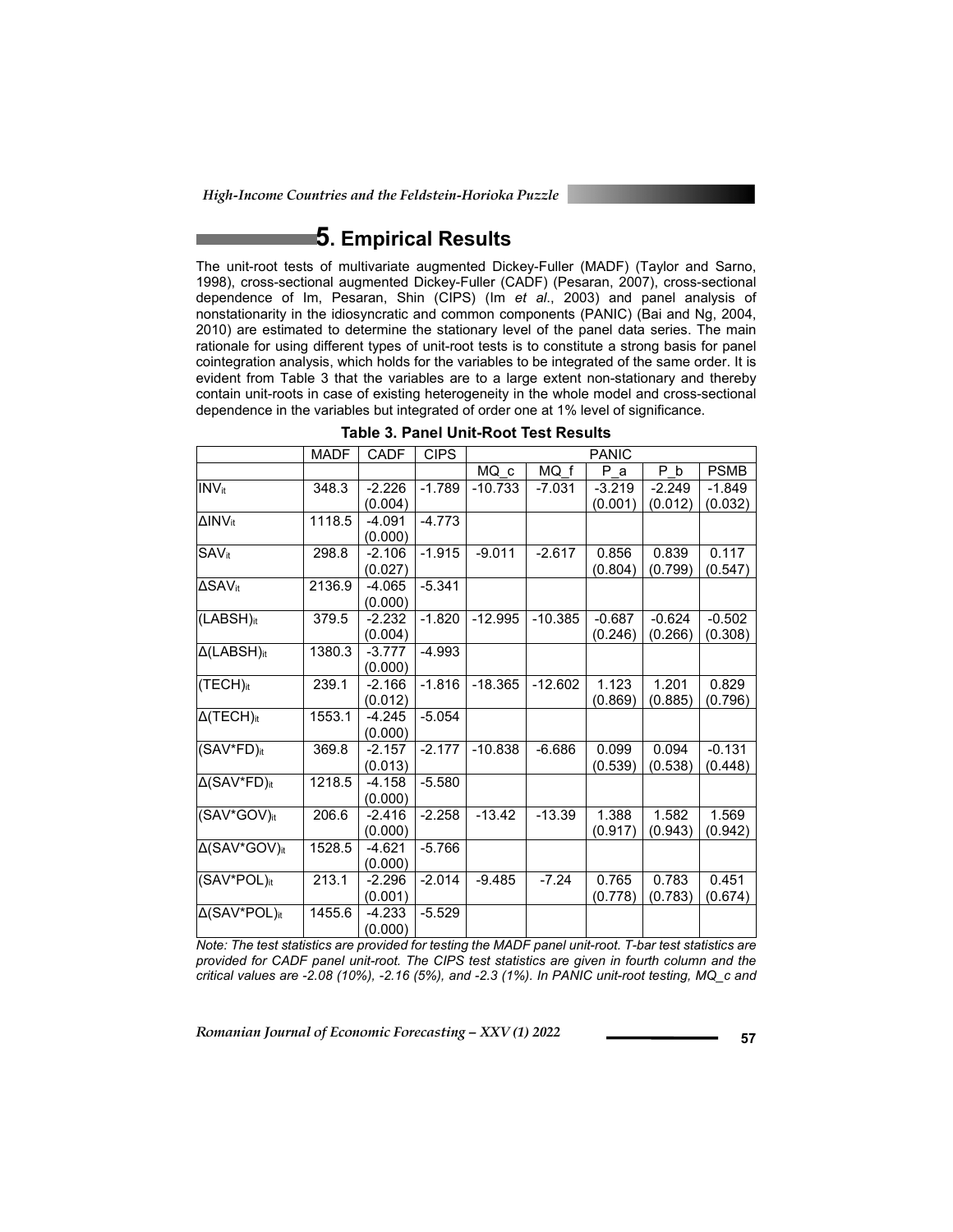*MQ\_f show the test statistics for multiple factors, and P\_a, P\_b, and PSMB indicate the test statistics for an idiosyncratic term. The p-values are located in parenthesis.* 

Therefore, the rejection of the null hypothesis confirming that there may be long-run cotrending movements among the series. In addition, the results of cross-sectional dependence and homogeneity tests are represented in Table 4.

| Cross-Sectional Dependence Tests |                                                         |         |         |  |  |  |  |  |
|----------------------------------|---------------------------------------------------------|---------|---------|--|--|--|--|--|
|                                  |                                                         |         |         |  |  |  |  |  |
|                                  | Frees (1995, 2004)<br>Pesaran (2004)<br>Friedman (1937) |         |         |  |  |  |  |  |
| Statistics                       | 3.260                                                   | 6.065   | 98.233  |  |  |  |  |  |
| $(p-value)$                      | (0.000)                                                 | (0.000) | (0.000) |  |  |  |  |  |
| <b>Homogeneity Test</b>          |                                                         |         |         |  |  |  |  |  |
| Delta<br><i>p</i> -value         |                                                         |         |         |  |  |  |  |  |
| Nominal                          | 29.425                                                  | 0.000   |         |  |  |  |  |  |
| Adjusted                         | 32.898                                                  | 0.000   |         |  |  |  |  |  |

**Table 4. Diagnostic Tests Results** 

*Note: The p-values are located in parenthesis.*

Therefore, the next issue is to test the cointegrating relationship among the series through various panel cointegration tests for long-run estimations. On the one hand, the first group of cointegration tests is based on the assumption that there is no cross-sectional dependence in the panel data by way of using the methods of Kao (1999) and Pedroni (1999, 2004). On the other hand, we also apply another technique of Westerlund (2007) which allows for detecting long-run relationships among the series in the presence of crosssectional dependence. The main rationale for using both first- and second-generation panel cointegration tests is to show that the results do not significantly change for heterogeneous panel data. The results are summarized in Table 5, and thus, they indicate that there is a long-run relationship among the series. We also estimate the cointegration model for the given series by using the method of panel Augmented Mean Group which is based on the heterogeneous parameters and all these heterogeneous parameters are estimated for each unit. The results are thus given in Table 6.

|                                                                         | Kao     |                 |                              | Pedroni |                 |     | Westerlund |                  |                       |
|-------------------------------------------------------------------------|---------|-----------------|------------------------------|---------|-----------------|-----|------------|------------------|-----------------------|
|                                                                         |         | Stat.   p-value |                              |         | Stat.   p-value |     |            |                  | Value z-value p-value |
| <b>Modified DF-t</b>                                                    | $-5.17$ | 0.000           | v                            | $-4.86$ | 0.000           | Gtl | $-4.02$    | $-8.39$          | 0.000                 |
| IDF-t                                                                   | $-3.79$ | 0.000           | rho                          | 13.29   | 0.000           |     |            | IGal-17.04 -2.06 | 0.020                 |
| ADF-t                                                                   | $-4.51$ | 0.000           | $\Gamma$ PP-t $\Gamma$ -1.49 |         | 0.067           |     |            | Pt -25.44 -11.72 | 0.000                 |
| Unadjusted Modified DF-t   -5.41  0.000  ADF-t -2.14  0.016   Pa -23.83 |         |                 |                              |         |                 |     |            | $-8.50$          | 0.000                 |
| Unadjusted DF-t                                                         |         | $-3.88$ 0.000   |                              |         |                 |     |            |                  |                       |

**Table 5. Panel Cointegration Tests** 

*Note: In testing Pedroni's cointegration method, v is the modified variance ratio, rho is the modified Phillips-Perron t, PP-t is the Phillips-Perron t, and the ADF-t is the Augmented Dickey-Fuller t. In testing Westerlund's cointegration method, Gt and Ga are group mean tests, while Pt and Pa are panel mean tests. 'a' refers to the estimation of the error correction estimate, while 't' refers to the estimation for the standard error of 'a'. For more information, please see Persyn and Westerlund (2008: 233-235).*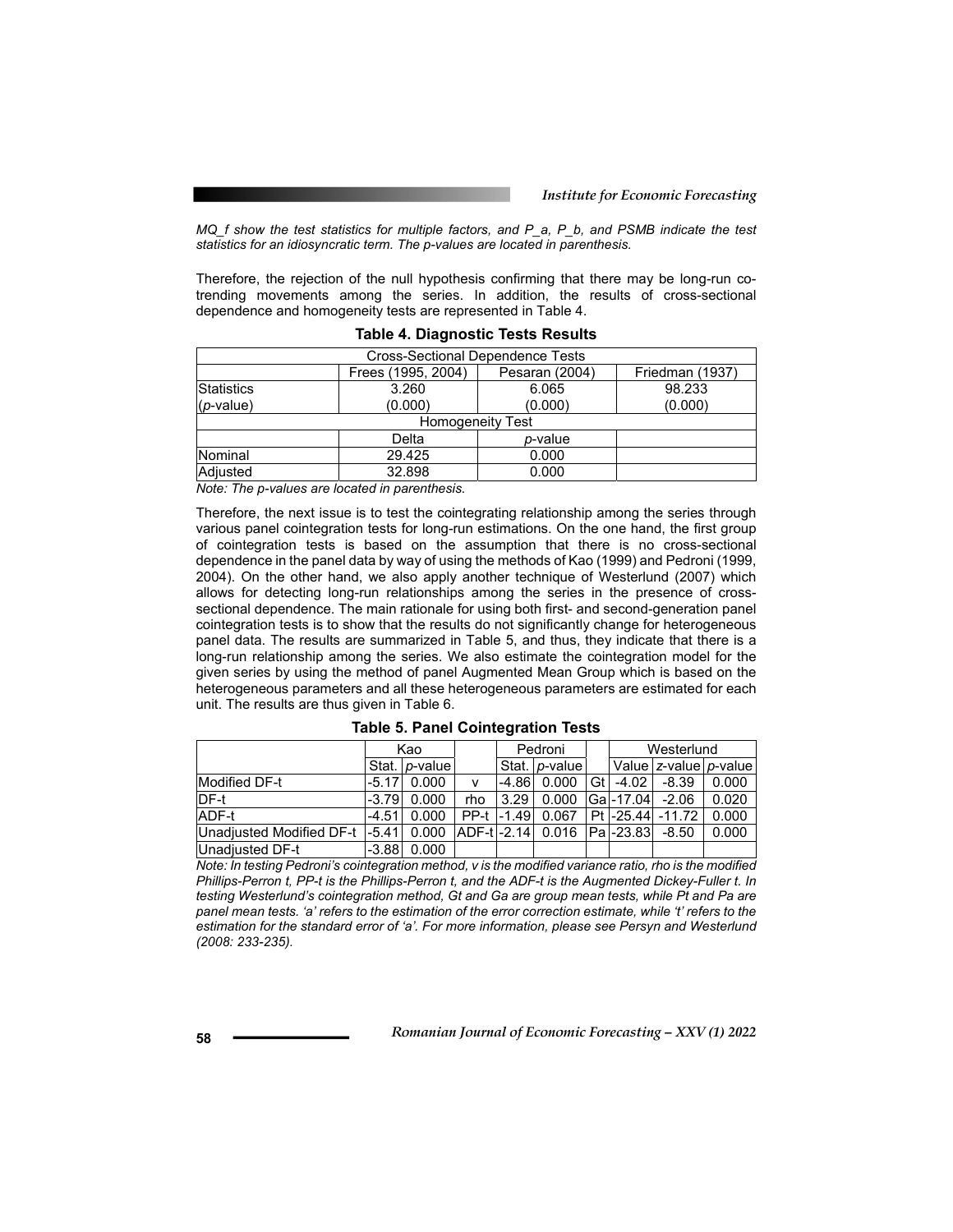|                     | Coefficient | Std. Error |         | P >  Z     |  |  |  |  |  |  |
|---------------------|-------------|------------|---------|------------|--|--|--|--|--|--|
| <b>SAV</b>          | 0.233       | 0.076      | 3.08    | $0.002***$ |  |  |  |  |  |  |
| <b>COMMON</b>       | 0.796       | 0.154      | 5.14    | $0.000***$ |  |  |  |  |  |  |
| <b>ITREND</b>       | $-0.000$    | 0.000      | $-0.35$ | 0.725      |  |  |  |  |  |  |
| <b>CONS</b>         | 0.198       | 0.019      | 9.96    | $0.000***$ |  |  |  |  |  |  |
| No. of observations |             | 1160       |         |            |  |  |  |  |  |  |
| No. of groups       |             | 29         |         |            |  |  |  |  |  |  |
| Wald $X^2$          | 9.49        |            |         |            |  |  |  |  |  |  |
| $Prob > X^2$        | 0.0021      |            |         |            |  |  |  |  |  |  |

*Note: The dependent variable is INV. \*, \*\*, and \*\*\* indicate significance at the 0.1, 0.05, and 0.01 levels, respectively. Root Mean Squared Error (sigma) is 0.0189. COMMON refers to the common dynamic process, which is included as an additional regressor. TREND refers to a group-specific linear trend. The share of group-specific trends significant at 5% level is 0.379 (= 11 trends). All coefficients present represent averages across groups. Coefficient averages are computed as outlier-robust means.* 

Finally, Table 7 reports the long-run estimates based on the Dynamic Common-Correlated Effects method. Model 1 shows that there exists the F-H puzzle with a low-level effect of the saving-retention coefficient, that is, 0.303. This implies that approximately 31 percent of the domestic investment is financed by domestic savings and the rest of the 69 percent is financed by international capital mobility. This is a partial result thus it is expected that the dynamics of the socio-economic and political framework of the given sample may change the saving-retention coefficient in the long-run. This magnitude is confirmed for Models 2-6. For instance, having more unequal distribution income intensifies the domestic investmentsaving nexus in Model 2. Therefore, international capital mobility can be increased by way of providing an enhancement in specific indicators over time.

Model 2 and the others show that the inclusion of additional variables into the estimation provides a piece of information that the saving-retention coefficient can be increased over time in comparison with Model 1. It implies that the magnitude of each variable has a significant impact on the change of the relationship between domestic investment and domestic savings. However, their magnitude on that nexus can slightly differ in models. For instance, the increase in the share of labor income accrued in total GDP can further stimulate the process of capital mobility by 0.40 percent (*see* Model 2). In particular, the measure of welfare-relevant technological progress enters significantly positive in the baseline regression which implies that domestic magnitude of given nexus may increase with a higher level of technology using in the production system over time, whereas the significance of interaction terms is not valid in the context of the statistical procedure (*see* Model 3).

All in all, Table 7 provides a robustness check for the initial findings in Model 7 to point out the general framework for the validity of the F-H puzzle in the long-run. In that vein, we include all the variables into the regression to control misspecification bias. The estimation results of Model 7 show that the saving-retention coefficient is significantly high in all samples by contrast with the baseline results and the coefficient of the interaction term for government expenditures becomes statistically significant in the case of robustness check. However, the same conclusion cannot be done for the coefficient of financial development and political globalization. Therefore, the interaction term for government expenditures remarks that providing a sound social and economic system in the presence of government regulations will lead to an increase in risk-sharing in time. These findings are consistent with Bibi and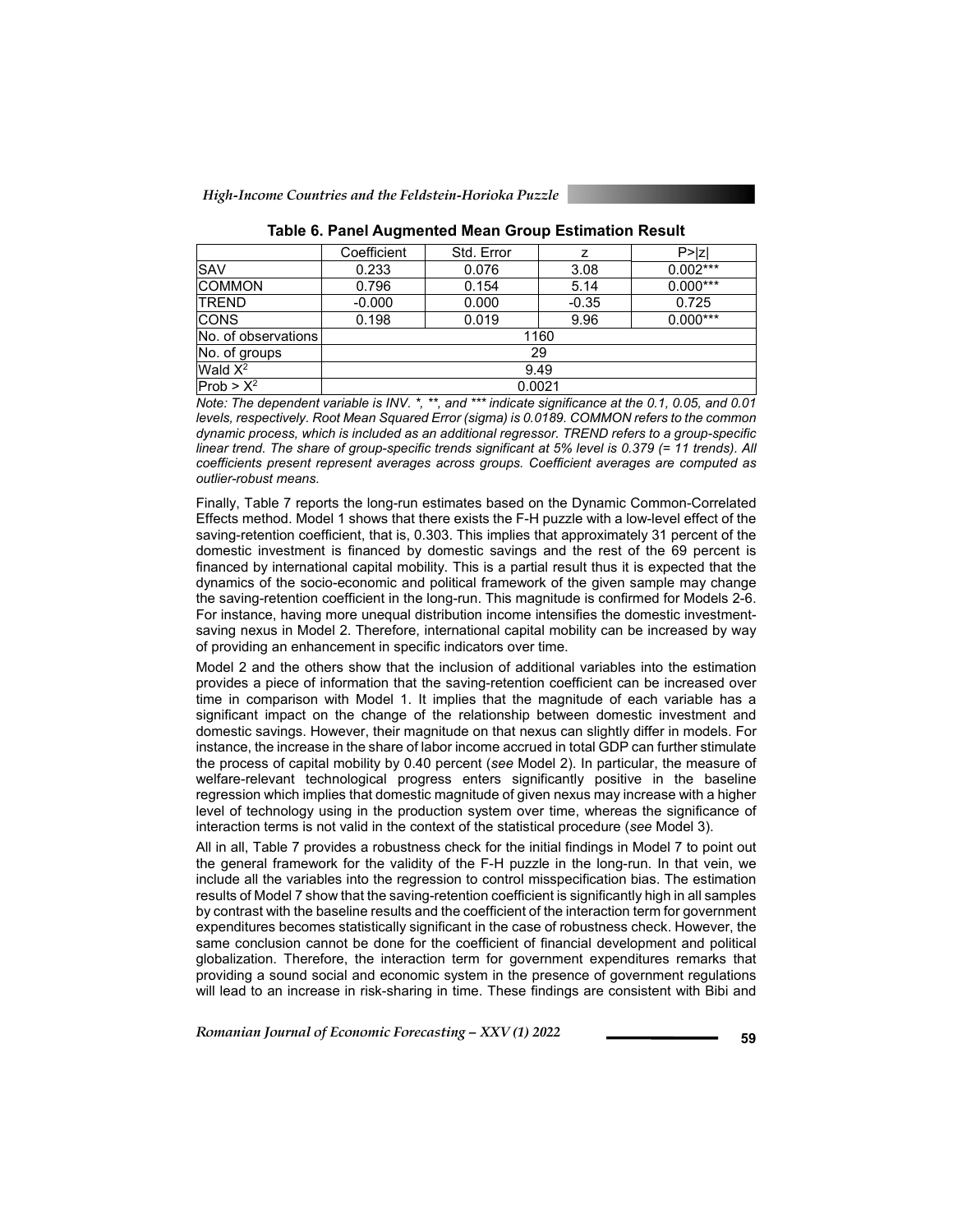Jalil (2016: 246). Further, both baseline findings and robustness checks lead us to confirm *H*1 presented in Section 3, which implies that there is a high correlation between domestic saving and domestic investment in the presence of a high degree of capital mobility for 29 high-income countries over the 1980-2019 period.

|                     | Model 1    | Model 2    | Model 3                  | Model 4    | Model 5    | Model 6    | Model 7    |
|---------------------|------------|------------|--------------------------|------------|------------|------------|------------|
| SAV                 | $0.303***$ | $0.401***$ | $0.287***$               | $0.253***$ | $0.451***$ | $0.516***$ | $0.583***$ |
|                     | (0.075)    | (0.076)    | (0.073)                  | (0.115)    | (0.150)    | (0.178)    | (0.194)    |
| <b>LABSH</b>        |            | $0.004***$ |                          |            |            |            | $0.003***$ |
|                     |            | (0.001)    |                          |            |            |            | (0.001)    |
| <b>TECH</b>         |            |            | $0.340***$               |            |            |            | $0.288***$ |
|                     |            |            | (13.24)                  |            |            |            | (0.033)    |
|                     |            |            | <b>Interaction Terms</b> |            |            |            |            |
| SAV*FD              |            |            |                          | $-0.001$   |            |            | $-0.000$   |
|                     |            |            |                          | (0.001)    |            |            | (0.001)    |
| SAV*GOV             |            |            |                          |            | $-0.008$   |            | $-0.012*$  |
|                     |            |            |                          |            | (0.012)    |            | (0.006)    |
| SAV*POL             |            |            |                          |            |            | $-0.001$   | $-0.000$   |
|                     |            |            |                          |            |            | (0.002)    | (0.001)    |
|                     |            |            | <b>Constant Term</b>     |            |            |            |            |
| <b>CONS</b>         | 0.073      | 0.135      | $-0.414$                 | 0.066      | 0.047      | 0.073      | $-0.092$   |
|                     | (0.301)    | (0.332)    | (0.272)                  | (0.305)    | (0.354)    | (0.288)    | (0.316)    |
| R-squared           | 0.57       | 0.35       | 0.34                     | 0.48       | 0.49       | 0.49       | 0.14       |
| R-squared (MG)      | 0.72       | 0.82       | 0.83                     | 0.75       | 0.75       | 0.75       | 0.91       |
| <b>CD Statistic</b> | $-3.01$    | $-2.27$    | 0.52                     | $-2.25$    | $-3.06$    | $-1.90$    | 0.28       |
| p-value             | 0.0026     | 0.0229     | 0.6045                   | 0.0244     | 0.0022     | 0.0580     | 0.7795     |
| No. of obs.         | 1073       | 1073       | 1073                     | 1073       | 1073       | 1073       | 1073       |
| No. of groups       | 29         | 29         | 29                       | 29         | 29         | 29         | 29         |
| Obs. per group (T)  | 37         | 37         | 37                       | 37         | 37         | 37         | 37         |

*Note: The standard errors are shown in parentheses. \*\*\* 1% level of significance, \*\* 5% level of significance, \* 10% level of significance.* 

In the light of these empirical findings, more concern can be imposed on the reasons for the presence of the Feldstein-Horioka puzzle. According to that puzzle, the country's real interest rate should be engaged to the world real interest rate by real interest parity condition. Therefore, instead of the country's dependence on the nominal interest rate, the real interest rate is the major determinant of the link between saving and investment, in theory. However, for Feldstein-Horioka condition to hold, ''...any and all determinants of a country's rate of investment other than its real interest rate be uncorrelated with its rate of national saving.'' (Frankel, 1992: 197-198). In that vein, the empirical findings of Feldstein and Horioka also showed that the value of beta is closer to 1 than to 0 for case of the sample countries, which indirectly meant that financial markets are not highly integrated. Therefore, this extraordinary argument, according to mainstream wisdom, has been criticized by two major contexts. First, one consensus argued that national saving is endogenous or is correlated with all other factors that determine the rate of investment. This indirectly produced the idea that the aforementioned condition is prevailing if national saving and investment are both procyclical or if they are both affected by population of productivity growth rates (Obstfeld, 1986; Summers, 1988). Second, the other consensus focused on the case that this may come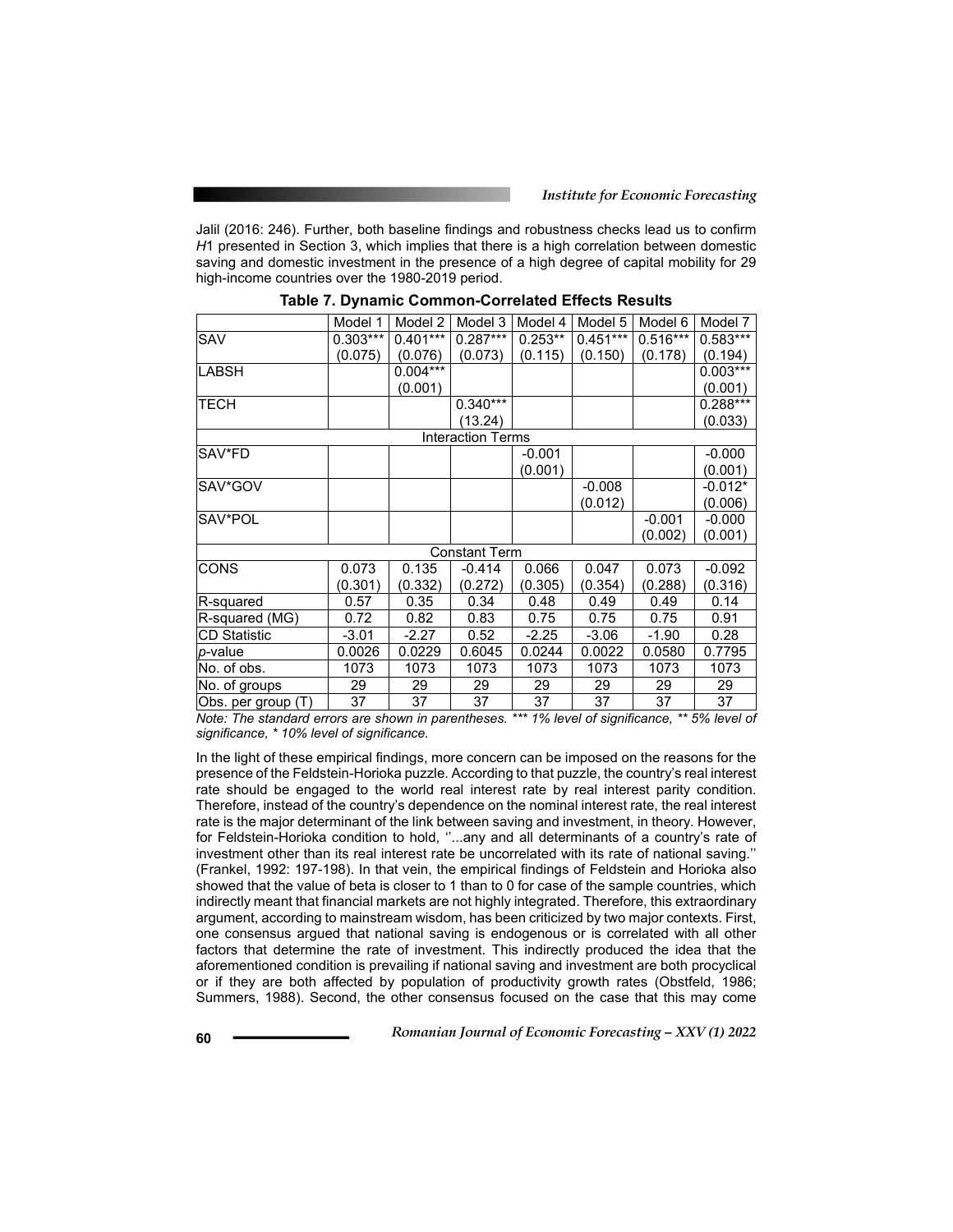theoretically significant if governments respond endogenously to incoming imbalances in current account with policies to alter public or private saving in such a way as to mitigate the current imbalances, which is called as ''policy reaction'' in the existing literature (Fieleke, 1982; Tobin, 1983; Summers, 1988; Bayoumi, 1990). In case of the econometric discussions, the other argument is that the shortfall in domestic savings leads to an increase in the world interest rate, and thereby, crowds out investment in domestic countries and as the same in foreign countries (Tobin, 1983; Murphy, 1984). However, this argument has also caused another dilemma since it cannot explain why the countries having high saving rates tend to come across with the countries that are high investment rates. Moreover, if the saving-investment regressions were accepted as a benchmark to test the effectiveness of barriers to financial market integration, the beta coefficient would be decreased over time (Frankel, 1992). For further explanations of that finding can be attached to the real interest parity condition. If the domestic real interest rate is not matched with the foreign real interest rate, then there is no way of expecting to be a zero coefficient in saving-investment regression, even though the other additional variables were integrated into the analysis. All in all, this is what that paper tried to show the Feldstein-Horioka puzzle is still significant, at least for the high-income economies and therefore it directly leads to produce an argument that there is evidence for limited capital mobility through the reasons with less integrated financial markets.

# **6. Concluding Remarks**

This paper reexamined the Feldstein-Horioka puzzle in line with the magnitude of international capital mobility in a sample of 29 high-income countries from 1980 to 2019. Indeed, the topic is not a new approach in which it is assumed as one of the most challenging puzzles in international economics. Therefore, there exist different types of inconclusive and controversial findings in the existing literature which thus further leads researchers to focus on it along with a bulk of studies. In consideration of these findings, some of the major reasons for the mixed empirical outputs can be ranged as follows: sample selection and size problem, simultaneity bias, misspecification error, mutually linked financial shocks, omitted variable bias, and non-linearity problem.

In this regard, this study contributes to the existing literature by employing the Dynamic Common-Correlated Effects method on panel data of 29 high-income countries from the period 1980 to 2019 to control cross-sectional dependence and heterogeneity problems. The major advantage of the DCCE method is that the problems arising from the heterogeneous characteristics of the units and cross-sectional dependence among the countries are incorporated in the empirical analysis. Since the time horizon is based on longer time-series data, the methodology of DCCE may provide significant, consistent, and unbiased findings in comparison to the traditional estimation techniques. Furthermore, the paper also investigated the long-run cointegration between domestic investment and domestic savings by employing the panel Augmented Mean Group estimator for heterogeneous panels. In particular, the DCCE method comprised the role of several macroeconomic and social factors that are almost ignored in the literature such as financial development, labor share of income, welfare-relevant technological progress, government expenditure, and political globalization. The empirical results are based on three main headings. First, the empirical findings confirmed the Feldstein-Horioka puzzle that there is a high correlation between domestic savings and domestic investment in the presence of a high degree of capital mobility. Second, in consideration of the interaction terms, the international capital could be transferred into sample countries through the implication of a higher rate of government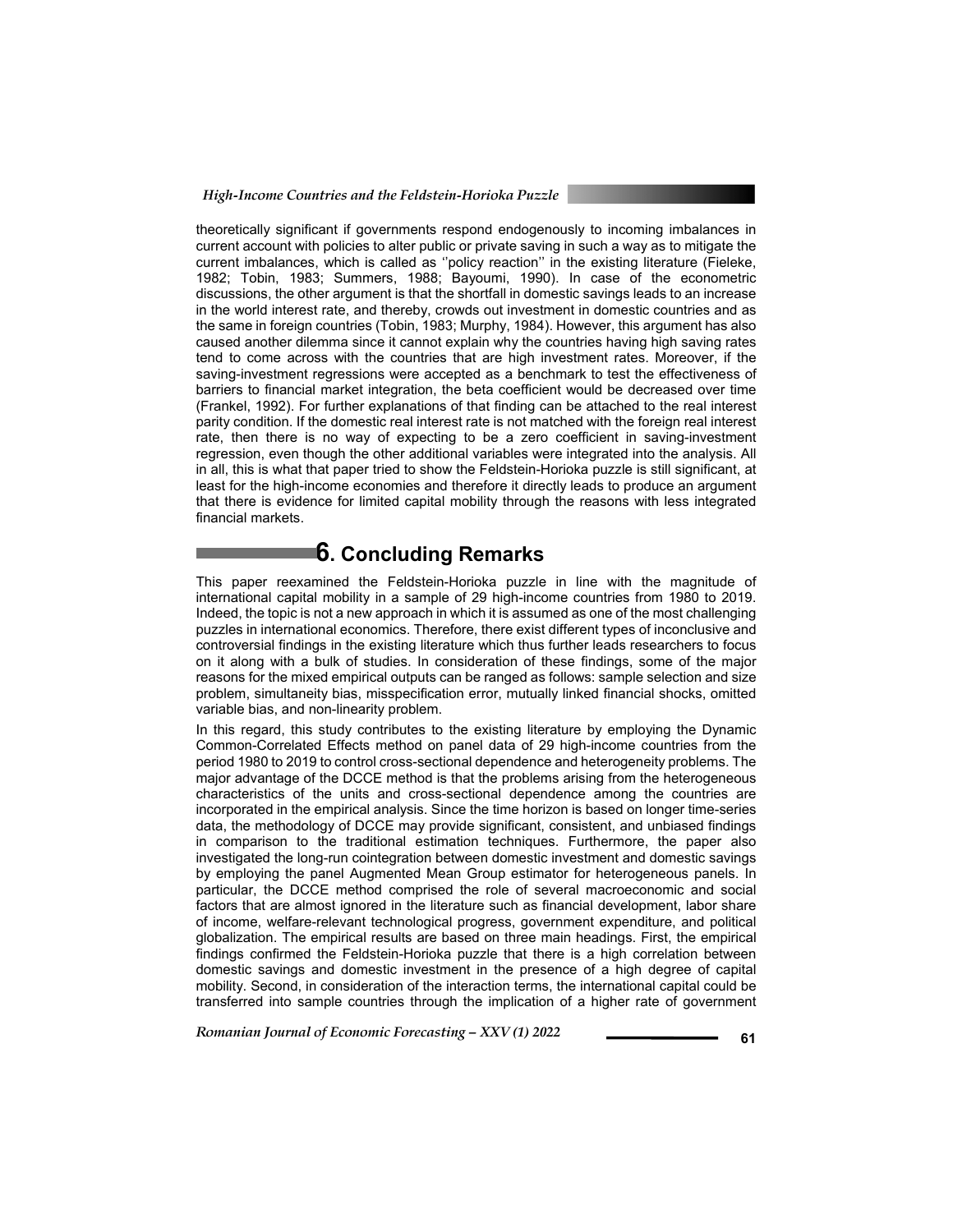expenditure. In other words, foreign capital could be freely and comfortably invested in selected high-income countries with a well-endowed governmental process in line with improved institutions. Finally, the empirical results showed that having more unequal distribution income among capital and labor intensifies the domestic investment-saving nexus for an aggregate economy. Therefore, this finding leads us to argue that policymakers should consider the rising level of income inequality if they want to attract foreign capital and savings from abroad for their countries.

All in all, the significance of the Feldstein-Horioka puzzle can also be tied to the discussions on the relevance of economic globalization and the latest Great Recession. In particular, the repercussion effect of the recent global crisis is directly linked to the international economic flows in the relevant literature (Narlikar, 2010; Roubini and Mihm, 2010; Bremmer and Roubini, 2011; Mahbubani, 2013; IMF, 2016). Apart from this, the growing scale of heterogeneity among the members within the international system has also elaborated the economic relations and thereby the link between saving and investment across the globe (Kupchan, 2012). However, the stagnation of the global agendas had led to limited shortterm effects on the process of insertion of the advanced countries within the international system (Nye, 2017). In addition, the onset of the Global Recession induced a new economic cycle, which reflected negatively on three major indicators, especially market by a deceleration with developed countries: (i) the expansion of international trade, (ii) the longterm investments, and (iii) the international trade. This deceleration in the international economic flows is also followed by the slowdown in growth rates and deepening exhaustion of national governments along with the breaking down of global economic cooperation and the stagnation of the process of internationalization of national economies (Helleiner, 2010; Drezner, 2014).

### **References**

- Adedeji, O. and Thornton, J., 2007. Saving, Investment and Capital Mobility in African Countries. *Journal of African Economies*, 16(3), pp.393-405.
- Ahmed, S. and Zlate, A., 2014. Capital Flows to Emerging Market Economies: A Brave New World? *Journal of International Money and Finance*, 48(PB), pp.221-248.
- Alakbarov, N. and Bayar, Y., 2021. International Financial Market Integration and the Feldstein-Horioka Puzzle: Evidence from Emerging Market Economies. *Romanian Journal of Economic Forecasting*, 24(1), pp.143-165.
- Albuquerque, R., 2003. The Composition of International Capital Flows: Risk Sharing Through Foreign Direct Investment. *Journal of International Economics*, 61(2), pp.353-383.
- Alexakis, P. and Apergis, N., 1994. The Feldstein-Horioka Puzzle and Exchange Rate Regimes: Evidence from Cointegration Tests. *Journal of Policy Modeling*, 16(5), pp.459-472.
- Alfaro, L., Kalemli-Ozcan, S. and Volosovych, V., 2008. Why Doesn't Capital Flow from Rich to Poor Countries? An Empirical Investigation. *Review of Economics and Statistics*, 90(2), pp.347-368.
- Bai, J. and Ng, S., 2004. A Panic Attack on Unit Roots and Cointegration. *Econometrica*, 72(4), pp.1127-1177.
- Bai, J. and Ng, S., 2010. Panel Unit Root Tests with Cross-Section Dependence: A Further Investigation. *Econometric Theory*, 26, pp.1088-1114.
- Bangake, C. and Eggoh, J.C., 2011. The Feldstein-Horioka Puzzle in African Countries: A Panel Cointegration Analysis. *Economic Modelling*, 28(3), pp.939-947.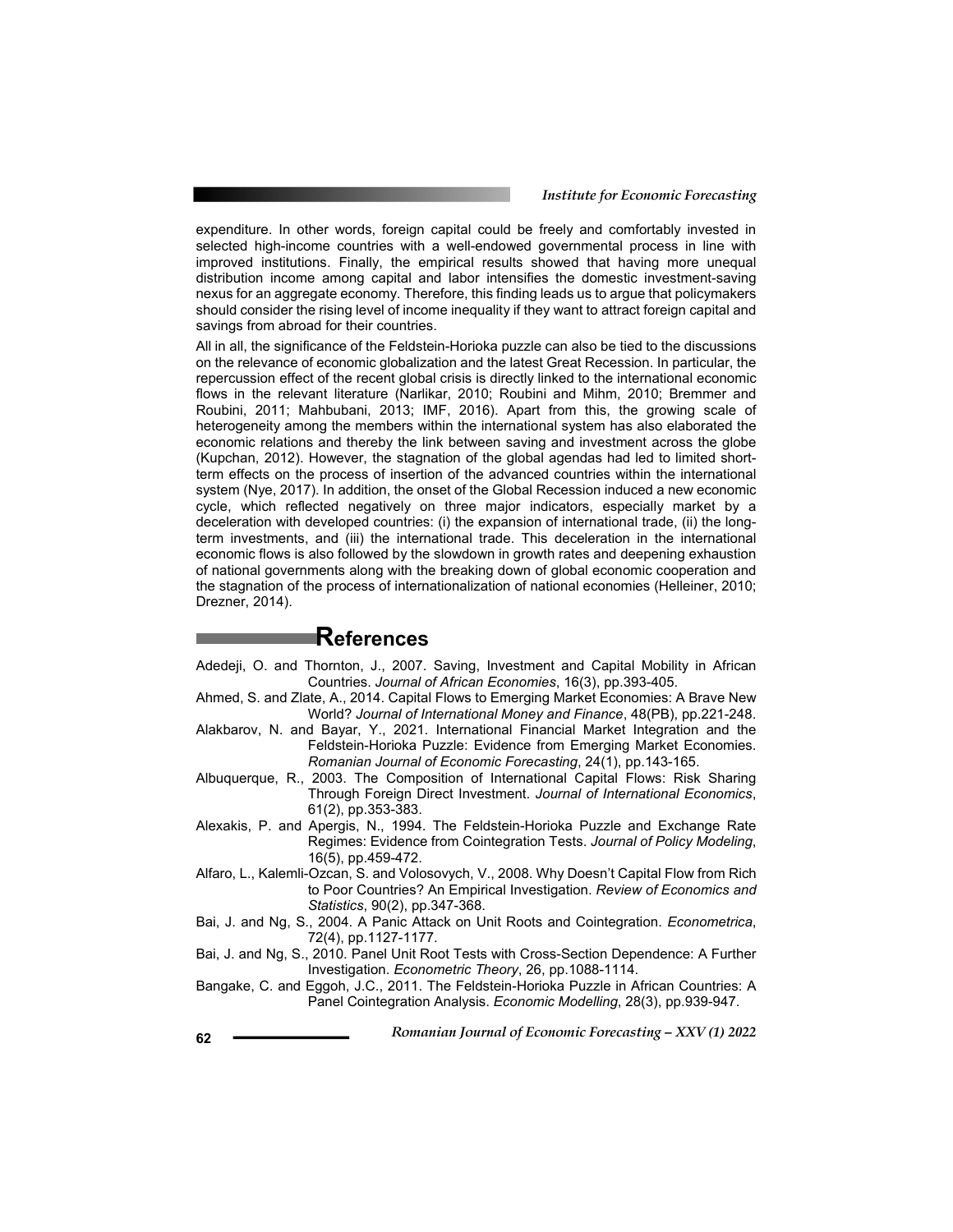- Barros, C.P. and Gil-Alana, L.A., 2015. Investment and Saving in Angola and the Feldstein-Horioka Puzzle. *Applied Economics*, 47(44), pp.4793-4800.
- Baxter, M. and Crucini, M.J., 1993. Explaining Saving-Investment Correlations. *American Economic Review*, 83(3), pp.416-436.
- Bayoumi, T., 1990. Saving-Investment Correlations: Immobile Capital, Government Policy, or Endogenous Behavior? *IMF Staff Papers*, 37, pp.360-387.
- Bayoumi, T., Sarno, L. and Taylor, M.P., 1999. European Capital Flows and Regional Risk. *The Manchester School*, 67(1), pp.21-38.
- Beine, M., Cosma, A. and Vermeulen, R., 2010. The Dark Side of Global Integration: Increasing Tail Dependence. *Journal of Banking & Finance*, 34(1), pp.184-192.
- Bibi, N. and Jalil, A., 2016. Revisiting Feldstein-Horioka Puzzle: Econometric Evidences from Common Coefficient Mean Group Model. *Pakistan Economic and Social Review*, 54(2), pp.233-254.
- Bond, S. and Eberhardt, M., 2009. *Cross-Section Dependence in Nonstationary Panel Models: A Novel Estimator*. Paper Presented for the Nordic Econometrics Meeting in Lund, Sweden, 29-31 October.
- Bremmer, I. and Roubini, N., 2011. A G-Zero World: The New Economic Club Will Produce Conflict, Not Cooperation. *Foreign Affairs*, 90(2), pp.2-7.
- Cadoret, I., 2001. The Saving Investment Relation: A Panel Data Approach. *Applied Economics Letters*, 8(8), pp.517-520.
- Caporale, G.M., Panopoulou, E. and Pittis, N., 2005. The Feldstein-Horioka Puzzle Revisited: A Monte Carlo Study. *Journal of International Money and Finance*, 24(7), pp.1143-1149.
- Cardia, E., 1992. Crowding Out in Open Economies: Results from a Simulation Study. *The Canadian Journal of Economics*, 25(3), pp.708-728.
- Chen, S.W. and Shen, C.H., 2015. Revisiting the Feldstein-Horioka Puzzle with Regime Switching: New Evidence from European Countries. *Economic Modelling*, 49, pp.260-269.
- Chortareas, G.E., Kapetanios, G. and Uctum, M., 2004. An Investigation of Current Account Solvency in Latin America Using Non-Linear Nonstationarity Tests. *Studies in Nonlinear Dynamics & Econometrics*, 8(1), pp.1-19.
- Chudik, A. and Pesaran, M.H., 2015. Common Correlated Effects Estimation of Heterogeneous Dynamic Panel Data Models with Weakly Exogenous Regressors. *Journal of Econometrics*, 188(2), pp.393-420.
- Coakley, J. and Kulasi, F., 1997. Cointegration of Long Span Saving and Investment. *Economics Letters*, 54(1), pp.1-6.
- Coakley, J., Kulasi, F. and Smith, R., 1998. The Feldstein-Horioka Puzzle and Capital Mobility: a Review. *International Journal of Finance & Economics*, 3(2), pp.169-188.
- Converse, N., Curcuru, S., Rosenbaum, A. and Scotti, C., 2019. Pushing or Pulling? Quantitative Easing, Quantitative Tightening and International Capital Flows. Working Paper.
- Coppola, A., Maggiori, M., Neiman, B. and Schreger, J., 2021. Redrawing the Map of Global Capital Flows: The Role of Cross-Border Financing and Tax Havens. *The Quarterly Journal of Economics*, 136(3), pp.1499-1556.
- De Vita, G. and Abbott, A., 2002. Are Saving and Investment Co-Integrated? An ARDL Bounds Testing Approach. *Economics Letters*, 77(2), pp.293-299.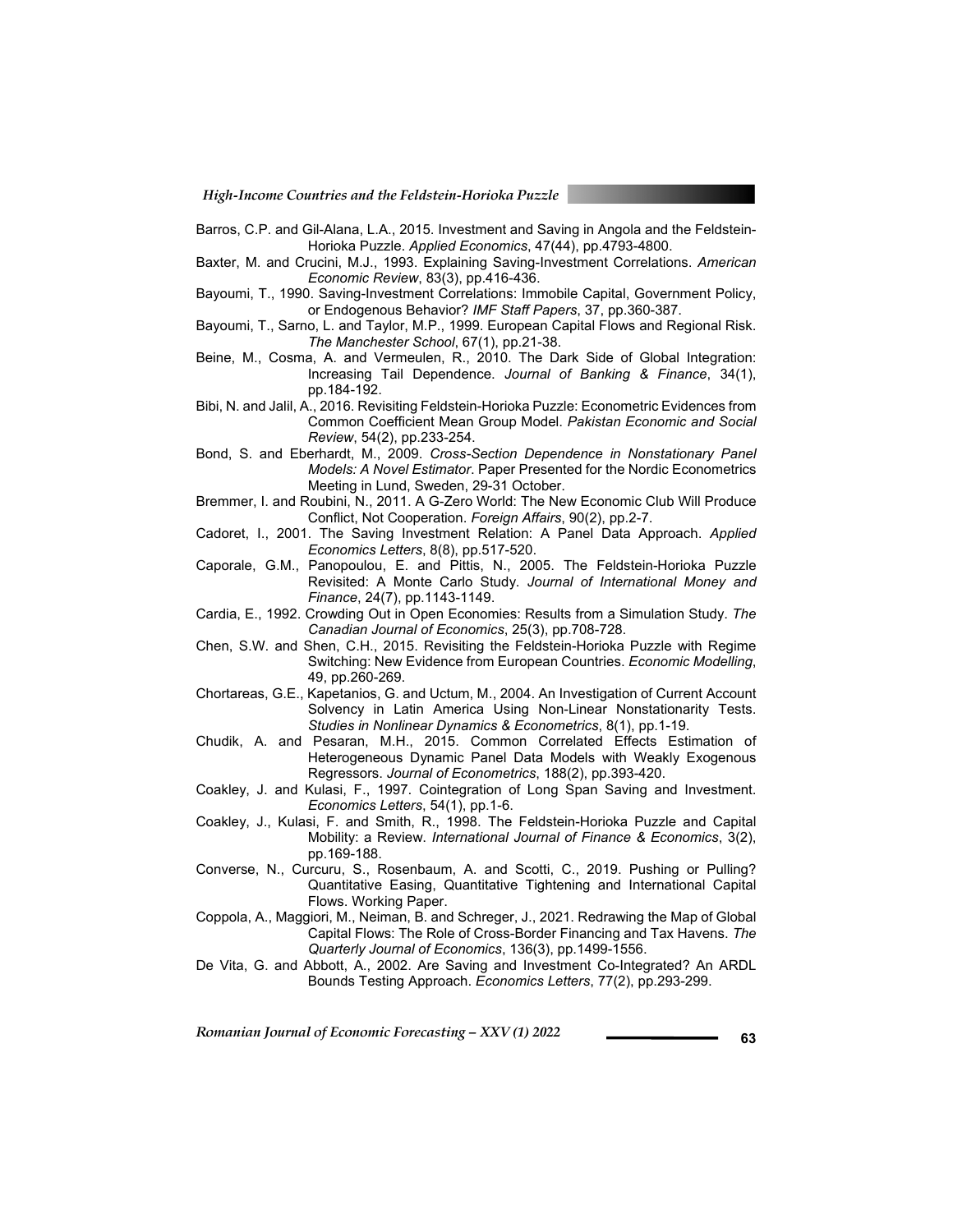De Wet, A. and Van Eyden, R., 2005. Capital Mobility in Sub-Saharan Africa: A Panel Data Approach. *South African Journal of Economics*, 73(1), pp.22-35.

- Devereux, M.P., 1996. Investment, Saving, and Taxation in an Open Economy. *Oxford Review of Economic Policy*, 12(2), pp.90-108.
- Ditzen, J., 2018. Estimating Dynamic Common-Correlated Effects in Stata. *Stata Journal*, 18(3), pp.585-617.
- Drezner, D.W., 2014. *The System Worked How the World Stopped Another Great Depression*. Oxford: Oxford University Press.
- Eberhardt, M. and Teal, F., 2010. Productivity Analysis in Global Manufacturing Production. Economics Series Working Papers 515, University of Oxford, Department of Economics.
- Edwards, S., 2004. Thirty Years of Current Account Imbalances, Current Account Reversals and Sudden Stops. *NBER Working Paper* No. 10276.
- Eichengreen, B., Gupta, P. and Masetti, O., 2018. Are Capital Flows Fickle? Increasingly? And Does the Answer Still Depend on Type? *Asian Economic Papers*, 17(1), pp. 22-41.
- Feldstein, M., 1983. Domestic Saving and International Capital Movements in the Long Run and the Short Run. *European Economic Review*, 21(1-2), pp.129-151.
- Feldstein, M. and Bacchetta, P., 1991. National Savings and International Investment. in D. Dernheim and J. Shoven (eds.), *National Saving and Economic Performance*, pp. 201-226, Chicago: University of Chicago Press.

Feldstein, M. and Horioka, C., 1980. Domestic Saving and International Capital Flows. *The Economic Journal*, 90(358), pp.314-329.

- Fieleke, N., 1982. National Saving and International Investment. In: *Saving and Government Policy*, Conference Series No. 25, Boston: Federal Reserve Bank of Boston, pp.138-157.
- Forbes, K., Fratzscher, M. and Straub, R., 2015. Capital-Flow Management Measures: What Are They Good For? *Journal of International Economics*, 96, pp.S76-S97.
- Forbes, K. and Warnock, F., 2012. Capital Flow Waves: Surges, Stops, Flight, and Retrenchment. *Journal of International Economics*, 88, pp.235-251.
- Frankel, J.A., 1992. Measuring International Capital Mobility: A Review. *The American Economic Review*, 82(2), pp.197-202.
- Ghosh, A.R., 1995. International Capital Mobility amongst the Major Industrialised Countries: Too Little or Too Much? *The Economic Journal*, 105(428), pp.107-128.
- Golub, S.S., 1990. International Capital Mobility: Net versus Gross Stocks and Flows. *Journal of International Money and Finance*, 9(4), pp.424-439.
- Guillaumin, C., 2009. Financial Integration in East Asia: Evidence from Panel Unit Root and Panel Cointegration Tests. *Journal of Asian Economics*, 20(3), pp.314- 326.
- Gunji, H., 2003. The Feldstein-Horioka Puzzle and Law. *Economics Bulletin*, 11(1), pp.1-12. Hamada, K. and Iwata, K., 1989. On the International Capital Ownership Pattern at the Turn
	- of the Twenty-First Century. *European Economic Review*, 33(5), pp.1055- 1079.
- Harberger, A.C., 1980. Vignettes on the World Capital Market. *The American Economic Review*, 70(2), pp.331-337.
- Hasan, I. and Simaan, Y., 2000. A Rational Explanation for Home Country Bias. *Journal of International Money and Finance*, 19(3), pp.331-361.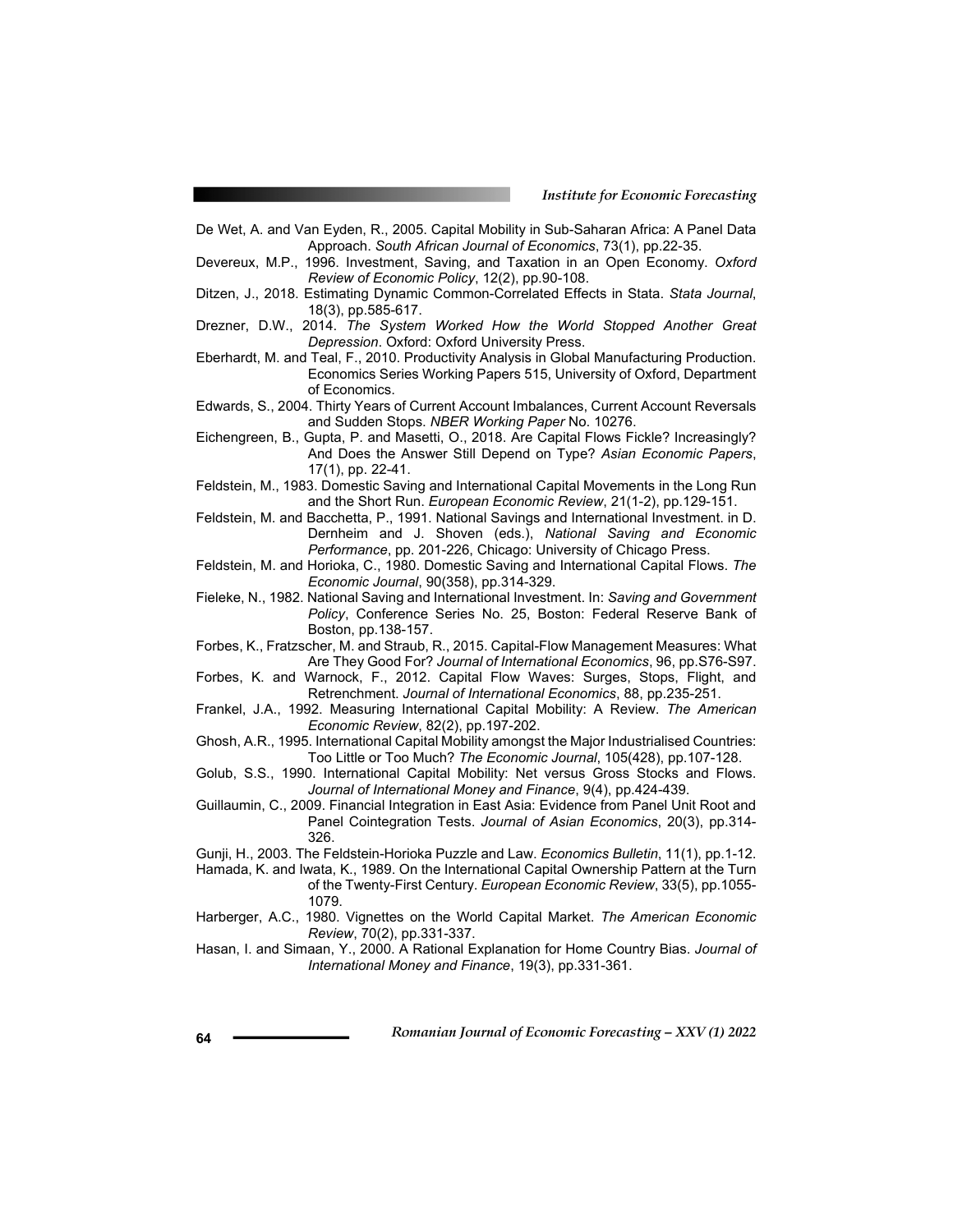- Hassan, I.B., Azali, M. and Lee, C., 2014. Feldstein-Horioka Puzzle and International Capital Mobility in High Income Countries: A Pool Mean Group Approach. *Inzinerine Ekonomika-Engineering Economics*, 25(5), pp.480-486.
- Helleiner, E., 2010. A Bretton Woods Moment? The 2007-2008 Crisis and the Future of Global Finance. *International Affairs*, 86(3), pp.619-639.
- Ho, T.W., 2002. The Feldstein-Horioka Puzzle Revisited. *Journal of International Money and Finance*, 21(4), pp.555-564.
- Hsiao, C., 2007. Panel Data Analysis Advantages and Challenges. *TEST: An Official Journal of the Spanish Society of Statistics and Operations Research*, 16(1), pp.1-22.
- Im, K.S., Pesaran, M.H. and Shin, Y., 2003. Testing for Unit Roots in Heterogeneous Panels. *Journal of Econometrics*, 115(1), pp.53-74.
- IMF, 2016. *Subdued Demand Symptoms and Remedies*. World Economic Outlook, October.
- Isaksson, A., 2001. Financial Liberalisation, Foreign Aid, and Capital Mobility: Evidence from 90 Developing Countries. *Journal of International Financial Markets, Institutions and Money*, 11(3-4), pp.309-338.
- Jansen, W.J., 1996. Estimating Saving-Investment Correlations: Evidence for OECD Countries Based on an Error Correction Model. *Journal of International Money and Finance*, 15(5), pp.749-781.
- Jansen, W.J., 1998. Interpreting Saving-Investment Correlations. *Open Economies Review*, 9(3), pp. 207-219.
- Jansen, W.J. and Schulze, G.G., 1996. Theory-Based Measurement of the Saving-Investment Correlation with an Application to Norway. *Economic Inquiry*, 34(1), pp.116-132.
- Kao, C., 1999. Spurious Regression and Residual-Based Tests for Cointegration in Panel Data. *Journal of Econometrics*, 90(1), pp.1-44.
- Kasuga, H., 2004. Saving-Investment Correlations in Developing Countries. *Economics Letters*, 83(3), pp.371-376.
- Katsimi, M. and Zoega, G., 2016. European Integration and the Feldstein-Horioka Puzzle. *Oxford Bulletin of Economics and Statistics*, 78(6), pp.834-852.
- Kumar, S., Sen, R. and Srivastava, S., 2014. Does Economic Integration Stimulate Capital Mobility? An Analysis of Four Regional Economic Communities in Africa. *Journal of International Financial Markets, Institutions and Money*, 29, pp.33-50.
- Kupchan, C.A., 2012. *No One's World: The West, the Rising Rest and the comimg Global Turn*. New York: Oxford University Press.
- Lane, M.P.R. and Milesi-Ferretti, M.G.M., 2017. *International Financial Integration in the Aftermath of the Global Financial Crisis*. International Monetary Fund Working Paper No. 17/115.
- Lucas, R.E., 1990. Why Doesn't Capital Flow from Rich to Poor Countries? *The American Economic Review,* 80(2), pp.92-96.
- Ma, W. and Li, H., 2016. Time-Varying Saving-Investment Relationship and the Feldstein-Horioka Puzzle. *Economic Modelling*, 53, pp.166-178.
- Mahbubani, K., 2013. The Great Convergence and the Logic of One World. *New Perspectives Quarterly*, 30(2), pp.16-19.
- Mamingi, N., 1997. Saving-Investment Correlations and Capital Mobility: The Experience of Developing Countries. *Journal of Policy Modeling*, 19(6), pp.605-626.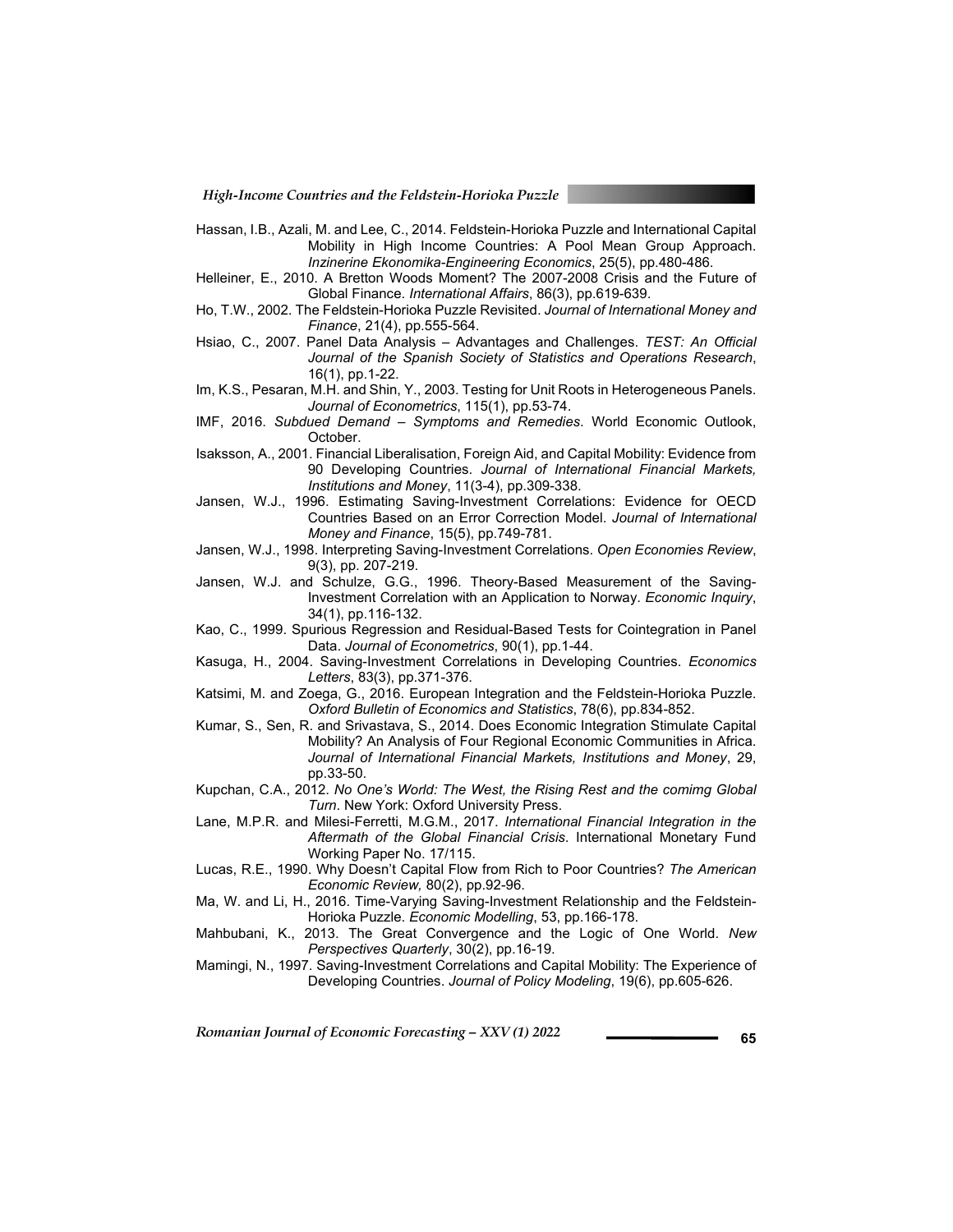- Manzocchi, S., 1999. *Foreign Capital in Developing Economies: Perspectives from the Theory of Economic Growth*. London: Macmillan.
- Mosikari, T.J., Tsoku, J.T. and Xaba, D.L., 2017. Testing the Validity of Feldstein-Horioka Puzzle in BRICS Countries. *International Journal of Economics and Management Engineering*, 11(4), pp.1009-1013.
- Murphy, R.G., 1984. Capital Mobility and the Relationship between Saving and Investment Rates in OECD Countries. *Journal of International Money and Finance*, 3(3), pp.327-342.
- Murthy, N.R.V., 2009. The Feldstein-Horioka Puzzle in Latin American and Caribbean Countries: A Panel Cointegration Analysis. *Journal of Economics and Finance*, 33, pp.176-188.
- Narayan, P.K., 2005a. The Saving and Investment Nexus for China: Evidence from Cointegration Tests. *Applied Economics*, 37(17), pp.1979-1990.
- Narayan, P.K., 2005b. The Relationship between Saving and Investment for Japan. *Japan and the World Economy*, 17(3), pp.293-309.
- Narlikar, A., 2010. New Powers in the Club: The Challenges of Global Trade Governance. *International Affairs*, 86(3), pp.717-728.
- Niehans, J., 1992. The International Allocation of Savings with Quadratic Transaction (or Risk) Costs. *Journal of International Money and Finance*, 11(3), pp.222- 234.
- Nye, J.S., 2017. Will the Liberal Order Survive? The History of an Idea. *Foreign Affairs*, 96(1), pp.10-16.
- Obstfeld, M., 1986. Capital Mobility in the World Economy: Theory and Measurement. *Carnegie-Rochester Conference Series on Public Policy*, 24, pp.55-103.
- Obstfeld, M., 1998. The Global Capital Market: Benefactor or Menace? *Journal of Economic Perspectives*, 12(4), pp.9-30.
- Obstfeld, M. and Rogoff, K., 2000. The Six Major Puzzles in International Macroeconomics: Is There a Common Cause? *NBER Working Paper Series* No. 7777.
- Payne, J.E. and Kumazawa, R., 2005. Capital Mobility, Foreign Aid, and Openness: Further Panel Data Evidence from Sub-Saharan Africa. *Journal of Economics and Finance*, 29(1), pp.122-126.
- Payne, J.E. and Kumazawa, R., 2006. Capital Mobility and the Feldstein-Horioka Puzzle: Re-Examination of Less Developed Countries. *The Manchester School*, 74(5), pp.610-616.
- Pedroni, P., 1999. Critical Values for Cointegration Tests in Heterogeneous Panels with Multiple Regressors. *Oxford Bulletin of Economics and Statistics*, 61(S1), pp.653-670.
- Pedroni, P., 2004. Panel Cointegration: Asymptotic and Finite Sample Properties of Pooled Time Series Tests with an Application to the PPP Hypothesis. *Econometric Theory*, 20(3), pp.597-625.
- Persyn, D. and Westerlund, J., 2008. Error-Correction-Based Cointegration Tests for Panel Data. *Stata Journal*, 8(2), pp.232-241.
- Pesaran, M.H., 2004. General Diagnostic Tests for Cross Section Dependence in Panels. *Cambridge Working Papers in Economics* No. 0435, Faculty of Economics, University of Cambridge.
- Pesaran, M.H., 2007. A Simple Panel Unit Root Test in the Presence of Cross-Section Dependence. *Journal of Applied Econometrics*, 22(2), pp.265-312.
- Pietrobelli, C. and Zamagni, S., 2000. The Emerging Economies in the Global Financial Market: Some Concluding Remarks. In: J.A. Ocampo, S. Zamagni, R. and